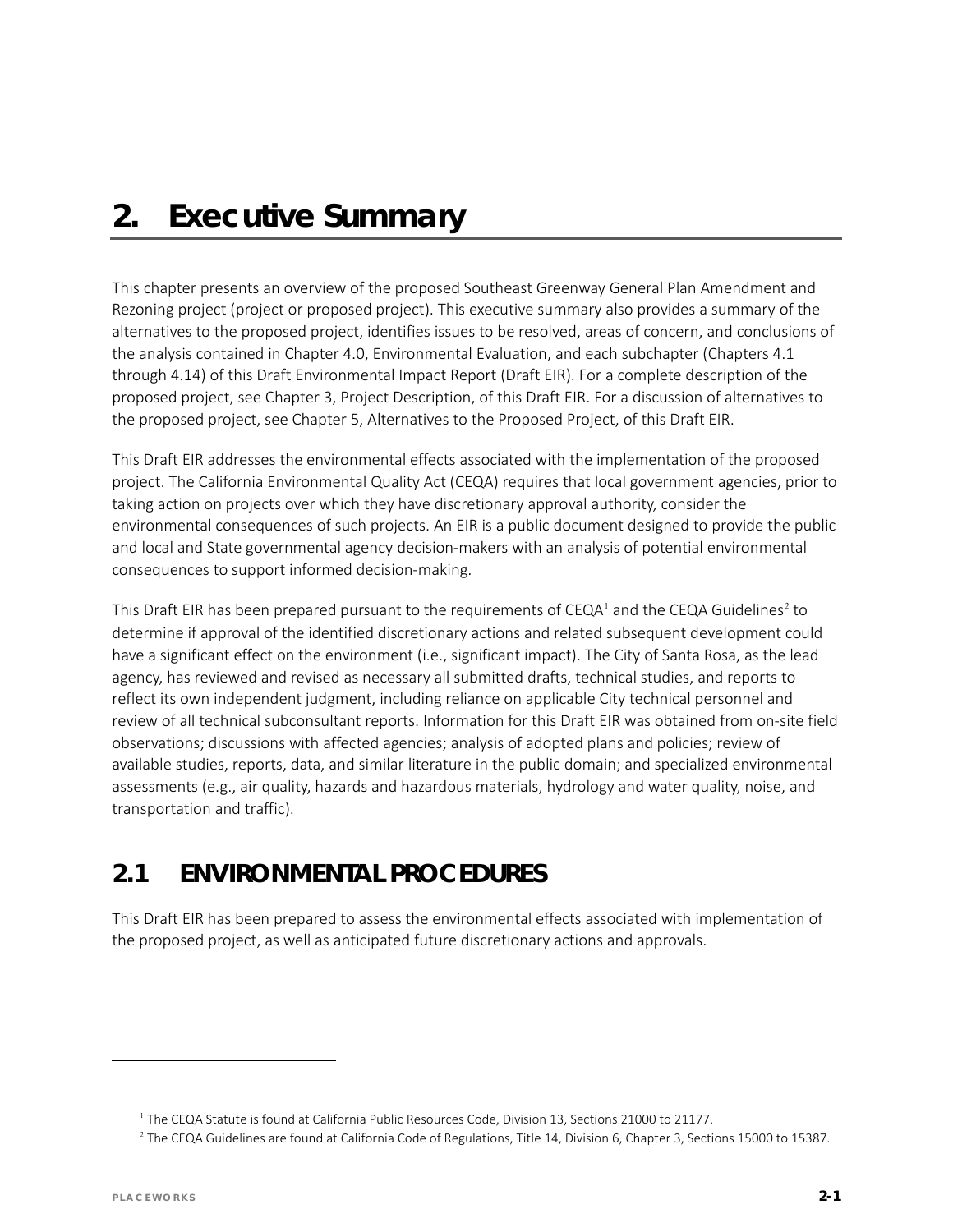The main purposes of this document as established by CEQA are:

- to disclose to decision-makers and the public the significant environmental effects of proposed activities;
- to identify ways to avoid or reduce environmental damage;
- to prevent environmental damage by requiring implementation of feasible alternatives or mitigation measures;
- **the disclose to the public reasons for agency approval of projects with significant environmental** effects;
- to foster interagency coordination in the review of projects; and
- $\blacksquare$  to enhance public participation in the planning process.

An EIR is the most comprehensive form of environmental documentation identified in the statute and in the CEQA Guidelines. It provides the information needed to assess the environmental consequences of a proposed project, to the extent feasible. An EIR is intended to provide an objective, factually supported, full-disclosure analysis of the environmental consequences associated with a proposed project that has the potential to result in significant, adverse environmental impacts. An EIR is also one of various decisionmaking tools used by a lead agency to consider the merits and disadvantages of a project that is subject to its discretionary authority. Prior to approving a proposed project, the lead agency must consider the information contained in the EIR, determine whether the EIR was properly prepared in accordance with CEQA and the CEQA Guidelines, determine that it reflects the independent judgment of the lead agency, adopt findings concerning the project's significant environmental impacts and alternatives, and adopt a Statement of Overriding Considerations if the proposed project would result in significant impacts that cannot be avoided.

## **2.1.1 REPORT ORGANIZATION**

This Draft EIR is organized into the following chapters:

- **Chapter 1: Introduction.** This chapter provides an overview describing the Draft EIR document.
- Chapter 2: Executive Summary. This chapter summarizes the environmental consequences that would result from implementation of the proposed project the alternatives to the proposed project, the recommended mitigation measures, and indicates the level of significance of environmental impacts with and without mitigation.
- **Chapter 3: Project Description.** Describes the proposed project in detail, including the characteristics, objectives, and the structural and technical elements of the proposed action.
- Chapter 4: Environmental Evaluation. This chapter is divided into 14 subchapters. Each subchapter corresponds to the environmental resource categories identified in CEQA Guidelines Appendix F, Energy Conservation, and Appendix G, Environmental Checklist, as amended per Assembly Bill 52 (Tribal Cultural Resources) and the California Supreme Court in a December 2015 opinion [*California Building Industry Association (CBIA) v. Bay Area Air Quality Management District (BAAQMD)*, 62 Cal. 4th 369 (No. S 213478)]. This chapter provides a description of the physical environmental conditions in the City of Santa Rosa, as they existed at the time the Notice of Preparation was published, from both a local and regional perspective, as well as an analysis of the potential environmental impacts of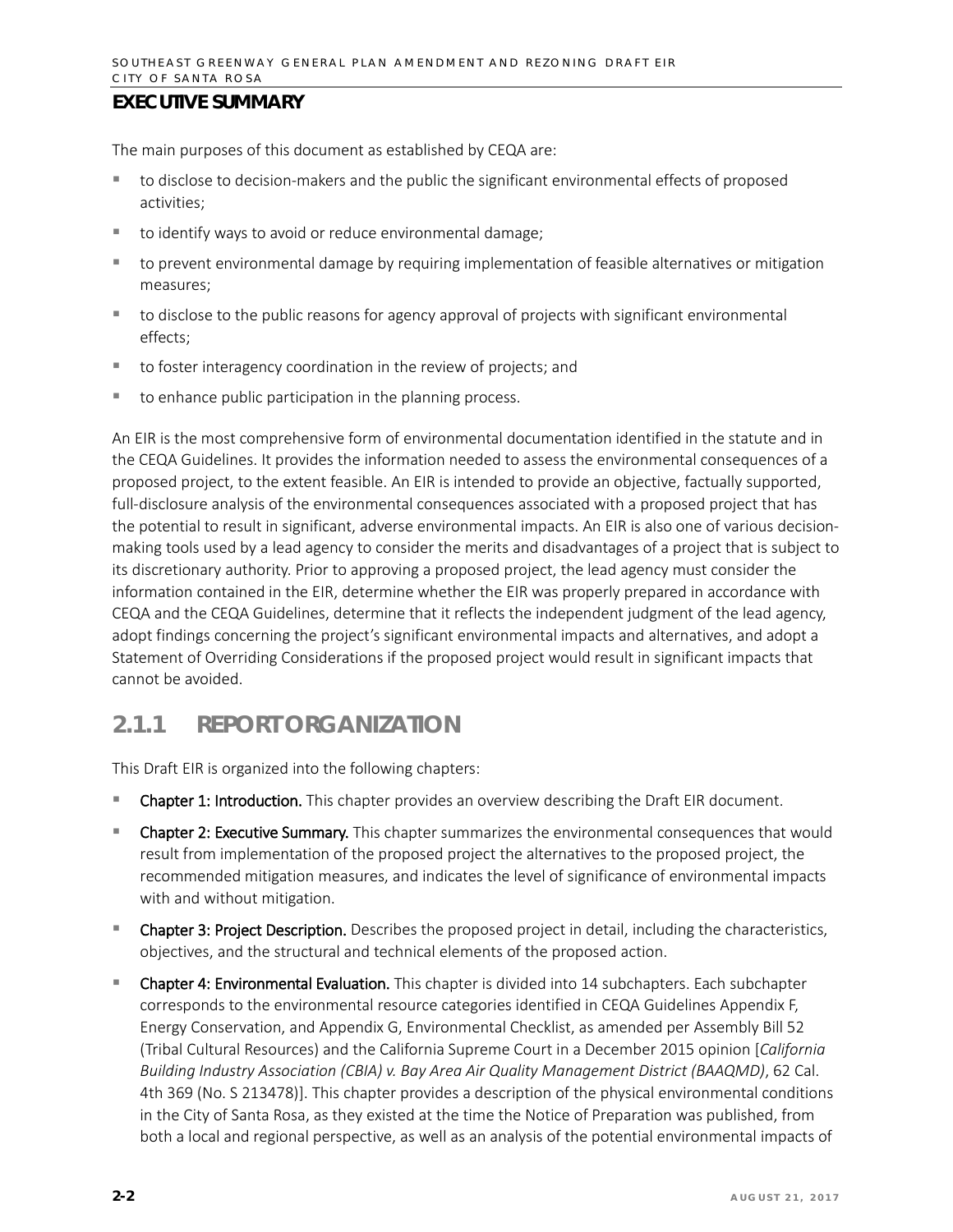the proposed project, and recommended mitigation measures, if required, to reduce their significance. The environmental setting included in each subchapter provides baseline physical conditions from which the City of Santa Rosa acting as the lead agency determines the significance of environmental impacts resulting from the proposed project. Each subchapter also includes a description of the thresholds used to determine if a significant impact would occur; the methodology to identify and evaluate the potential impacts of the proposed project; and the potential cumulative impacts associated with the proposed project.

- Chapter 5: Alternatives to the Proposed Project. This chapter includes an evaluation of four alternatives to the proposed project, which are the CEQA-required "No Project" Alternative, the No Commercial/Residential Alternative (No Commercial/Residential Development), the No Commercial Development Alternative, and the Reduced Density Alternative.
- Chapter 6: CEQA-Mandated Assessment. This chapter includes a discussion of growth inducement, cumulative impacts, significant unavoidable effects, and significant irreversible changes as a result of adoption and implementation of the proposed project.
- Chapter 7: Organizations and Persons Consulted. A list of people and organizations that were contacted during the preparation of this Draft EIR for the proposed project is included in this chapter.
- Appendices: The appendices for this Draft EIR (presented in portable document file [PDF] format attached to the back cover) contain the following supporting documents:
	- **Appendix A: Notice of Preparation and Scoping Comments**
	- Appendix B: Air Quality and Greenhouse Gas Emission Data
	- **Appendix C: Biological Resource Assessment**
	- **Appendix D: Cultural Resources Data**
	- Appendix E: Phase 1 Environmental Site Assessment
	- **Appendix F: Noise Data**
	- **Appendix G: Public Service Provider Data**
	- **Appendix H: Traffic Impact Study**
	- **Appendix I: Existing Conditions Report**

## **2.1.2 TYPE AND PURPOSE OF THIS DRAFT EIR**

According to Section 15121(a) of the CEQA Guidelines, the purpose of an EIR is to:

*Inform public agency decision makers and the public generally of the significant environmental effects of a project, identify possible ways to minimize the significant effects, and describe reasonable alternatives to the project.*

Because of the long-term planning horizon of the proposed project and the permitting, planning, and development actions that are related both geographically and as logical parts in the chain of contemplated actions for implementation, this Draft EIR has been prepared as a program EIR for the proposed project, pursuant to Section 15168 of the CEQA Guidelines.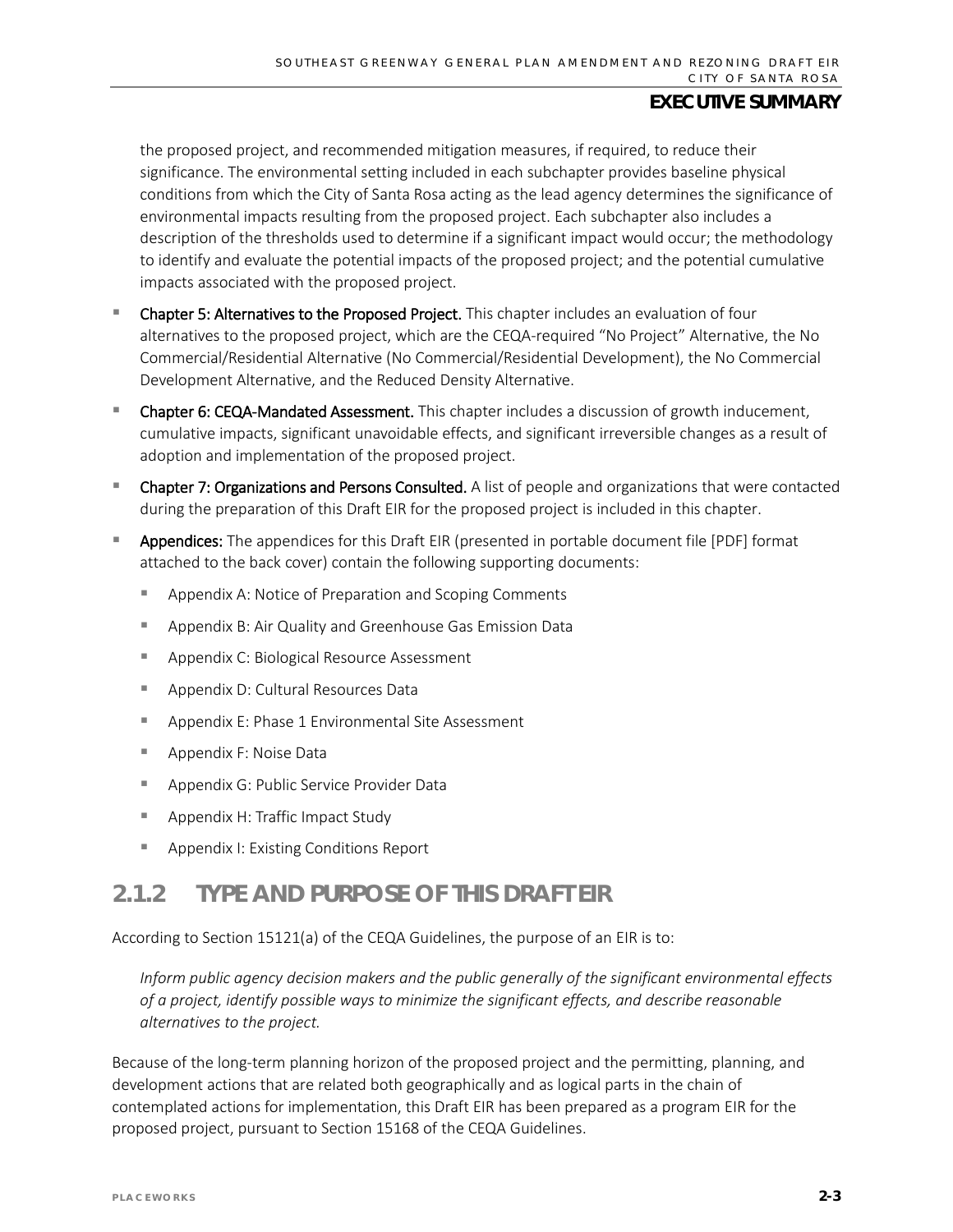Once a program EIR has been certified, subsequent activities within the program must be evaluated to determine whether additional CEQA review needs to be prepared. However, if the program EIR addresses the program's effects as specifically and comprehensively as possible, subsequent activities could be found to be within the program EIR scope, and additional environmental review may not be required (CEQA Guidelines Section 15168[c]). When a program EIR is relied on for a subsequent activity, the lead agency must incorporate feasible mitigation measures and alternatives developed in the program EIR into the subsequent activities (CEQA Guidelines Section 15168[c][3]). If a subsequent activity would have effects that are not within the scope of a program EIR, the lead agency must prepare a new Initial Study leading to a Negative Declaration, a Mitigated Negative Declaration, or an EIR. For these subsequent environmental review documents, this program EIR will serve as the first-tier environmental analysis.

## **2.2 SUMMARY OF THE PROPOSED PROJECT**

Upon adoption by the City of Santa Rosa City Council, the proposed project would amend the General Plan land use designations and zoning for the parcels within the 57-acre Southeast Greenway Area also referred to as the project site. The proposed Land Use and Circulation Concepts are intended to guide development and conservation in the Southeast Greenway Area through the 2035 buildout horizon of the *Santa Rosa General Plan 2035* (General Plan 2035). The Land Use Concept describes the type and scale of potential development and the Circulation Concept addresses transportation improvements that may occur over the next 18 years in the Southeast Greenway Area. Both the Land Use Concept and the Circulation Concept have been written to be consistent with the other elements of the 2035 General Plan.

## **2.3 SUMMARY OF PROJECT ALTERNATIVES**

This Draft EIR analyzes alternatives to the proposed project that are designed to reduce the significant environmental impacts of the proposed project and feasibly attain some of the proposed project objectives. There is no set methodology for comparing the alternatives or determining the environmentally superior alternative under CEQA. Identification of the environmentally superior alternative involves weighing and balancing all of the environmental resource areas by the City. The following alternatives to the proposed project were considered and analyzed in detail:

- No Project Alternative (Current General Plan)
- No Commercial/Residential Development
- No Commercial Development Alternative
- Reduced Density Alternative

Chapter 5, Alternatives to the Proposed Project, of this Draft EIR, includes a complete discussion of these alternatives and of alternatives that were considered, but not carried forward for detailed analysis.

## **2.4 ISSUES TO BE RESOLVED**

Section 15123(b)(3) of the CEQA Guidelines requires that an EIR identify issues to be resolved, including the choice among alternatives and whether or how to mitigate significant impacts. With regard to the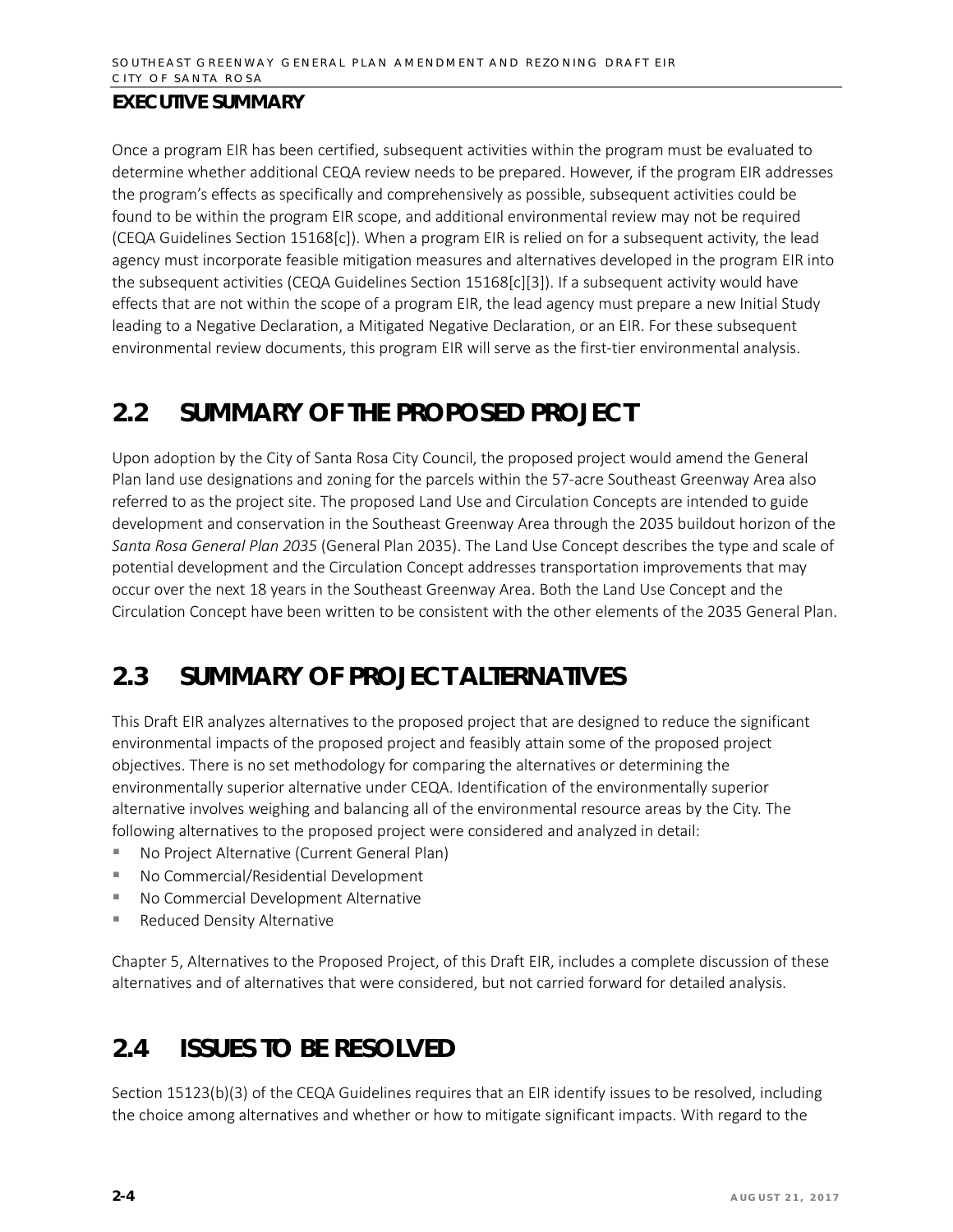proposed project, the major issues to be resolved include decisions by the City of Santa Rosa, as lead agency, related to:

- whether this Draft EIR adequately describes the environmental impacts of the proposed project;
- whether the benefits of the proposed project override those environmental impacts that cannot be feasibly avoided or mitigated to a level of insignificance;
- whether the proposed land use changes and zoning changes are compatible with the character of the existing area;
- whether the identified mitigation measures should be adopted or modified;
- whether there are other mitigation measures that should be applied to the proposed project besides those mitigation measures identified in the Draft EIR;
- whether there are any alternatives to the proposed project that would substantially lessen any of the significant impacts of the proposed project and achieve most of the basic objectives.

## **2.5 AREAS OF CONCERN**

The City of Santa Rosa issued a Notice of Preparation for the EIR on April 24, 2017 and held a scoping meeting on May 15, 2017 to receive scoping comments. During the 31-day scoping period for this EIR, which concluded on May 24, 2017, responsible agencies and interested members of the public were invited to submit comments as to the scope and content of the EIR. The comments received focused primarily on the following issues:

- Aesthetics: impacts to view corridors
- **Air Quality:** operation and construction
- **Biological Resources:** impacts to native vegetation, creeks, existing wetlands, wildlife, and wildlife corridor
- Cultural and Tribal Cultural Resources: tribal cultural consultation
- **Hydrology and Water Quality:** potential run-off due to an increase in impervious surface area, and water use
- **Land Use and Planning:** parking demand, impacts on neighborhood cohesion, and increased development on the site
- Noise: traffic, operational, and construction noise
- **Population and Housing:** increased density
- **Public Services:** impacts to public service providers
- **Transportation and Circulation:** traffic impact, pedestrian access, and bicycle connections

## **2.6 SIGNIFICANT IMPACTS AND MITIGATION MEASURES**

Under CEQA, a significant impact on the environment is defined as a substantial, or potentially substantial, adverse change in any of the physical conditions within the area affected by the proposed project, including land, air, water, minerals, flora, fauna, ambient noise, and objects of historic and aesthetic significance.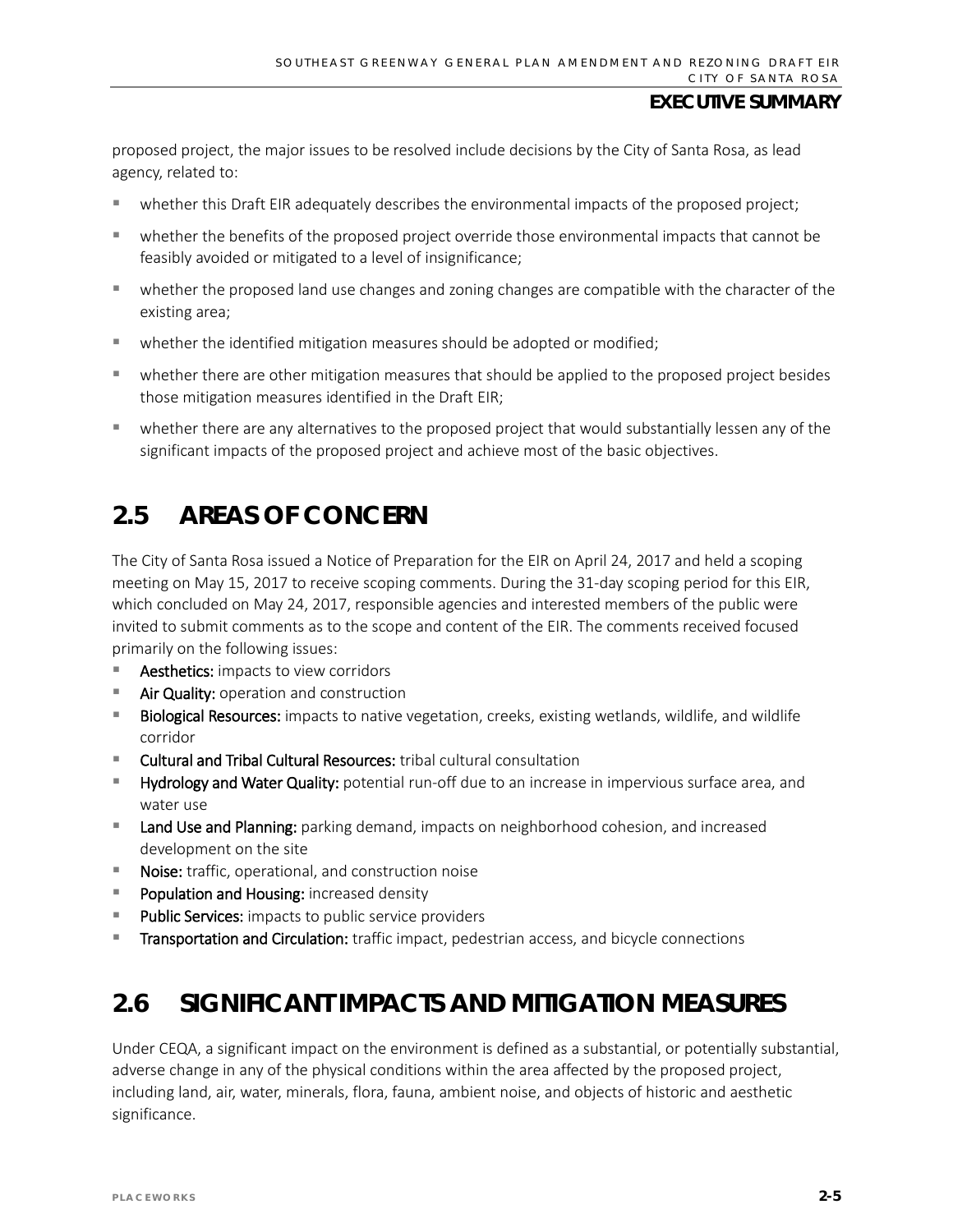The proposed project has the potential to generate significant environmental impacts in a number of areas. As shown in Table 2-1, some significant impacts would be reduced to a less-than-significant level if the mitigation measures identified in this Draft EIR are adopted and implemented. However, pursuant to Section 15126.2(b) of the CEQA Guidelines, which requires that an EIR describe any significant impacts that cannot be avoided, even with the implementation of feasible mitigation measures, as shown in Table 2-1, significant unavoidable impacts were identified in the areas of air quality and transportation and circulation. For a complete summary of the significant and unavoidable impacts, please see Section 6.2 in Chapter 6, CEQA-Mandated Assessment, of this Draft EIR. As described in detail in Chapter 4, Environmental Evaluation, the proposed project would have no significant impact on agricultural, forestry and mineral resources due to existing conditions in the project area. Accordingly, these topics have not been analyzed further in this Draft EIR.

Table 2-1 summarizes the conclusions of the environmental analysis contained in this Draft EIR and presents a summary of impacts and mitigation measures identified. It is organized to correspond with the environmental issues discussed in Chapters 4.1 through 4.14. Table 2-1 is arranged in four columns: 1) environmental impact; 2) significance without mitigation; 3) mitigation measures; and 4) significance with mitigation. For a complete description of potential impacts, please refer to the specific discussions in Chapters 4.1 through 4.14.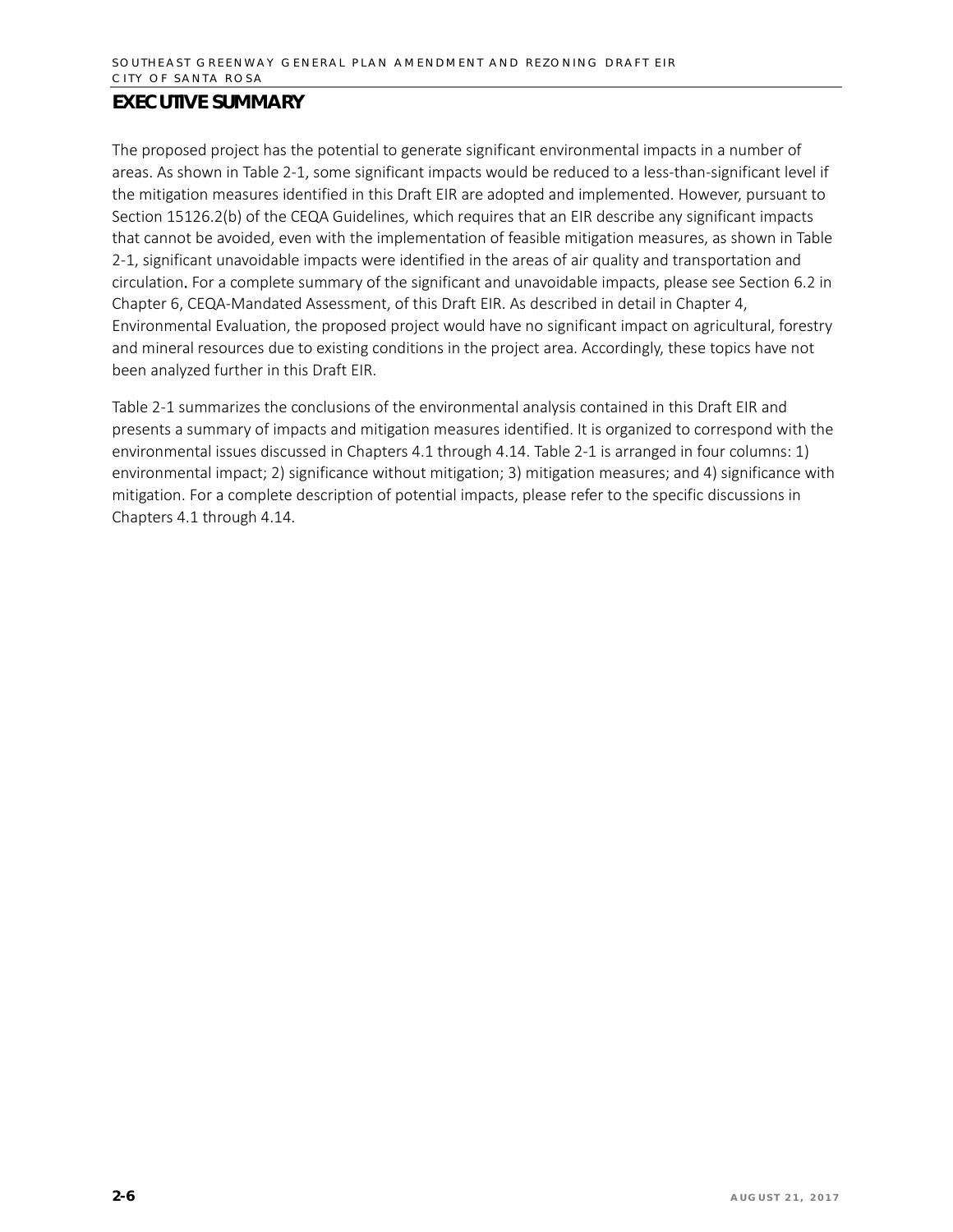#### TABLE 2-1 SUMMARY OF IMPACTS AND MITIGATION MEASURES

| <b>Environmental Impact</b>                                                                                                                                                                                           | Significance<br>Without<br>Mitigation | <b>Mitigation Measures</b>                                                                                                                                                                                                                                                                                                                                                                                                                                                                                                                                                                                                                                                                                                                                                                                                                                                                       | Significance<br>With<br>Mitigation |
|-----------------------------------------------------------------------------------------------------------------------------------------------------------------------------------------------------------------------|---------------------------------------|--------------------------------------------------------------------------------------------------------------------------------------------------------------------------------------------------------------------------------------------------------------------------------------------------------------------------------------------------------------------------------------------------------------------------------------------------------------------------------------------------------------------------------------------------------------------------------------------------------------------------------------------------------------------------------------------------------------------------------------------------------------------------------------------------------------------------------------------------------------------------------------------------|------------------------------------|
| <b>AESTHETICS</b>                                                                                                                                                                                                     |                                       |                                                                                                                                                                                                                                                                                                                                                                                                                                                                                                                                                                                                                                                                                                                                                                                                                                                                                                  |                                    |
| AES-1: Implementation of the proposed project would not<br>have a substantial adverse effect on a scenic vista.                                                                                                       | <b>LTS</b>                            | N/A                                                                                                                                                                                                                                                                                                                                                                                                                                                                                                                                                                                                                                                                                                                                                                                                                                                                                              | N/A                                |
| AES-2: Implementation of the proposed project would not<br>substantially damage scenic resources, including but not<br>limited to, trees, rock outcroppings, and historic buildings<br>within a State scenic highway. | <b>LTS</b>                            | N/A                                                                                                                                                                                                                                                                                                                                                                                                                                                                                                                                                                                                                                                                                                                                                                                                                                                                                              | N/A                                |
| AES-3: Implementation of the proposed project would not<br>degrade the existing visual character or quality of the site<br>and its surroundings.                                                                      | <b>LTS</b>                            | N/A                                                                                                                                                                                                                                                                                                                                                                                                                                                                                                                                                                                                                                                                                                                                                                                                                                                                                              | N/A                                |
| AES-4: Implementation of the proposed project would not<br>create a new source of substantial light or glare which<br>would adversely affect day or nighttime views in the area.                                      | <b>LTS</b>                            | N/A                                                                                                                                                                                                                                                                                                                                                                                                                                                                                                                                                                                                                                                                                                                                                                                                                                                                                              | N/A                                |
| AES-5: Implementation of the proposed project, in<br>combination with past, present, and reasonably<br>foreseeable projects, would result in less-than-significant<br>cumulative impacts with respect to aesthetics.  | <b>LTS</b>                            | N/A                                                                                                                                                                                                                                                                                                                                                                                                                                                                                                                                                                                                                                                                                                                                                                                                                                                                                              | N/A                                |
| AIR QUALITY                                                                                                                                                                                                           |                                       |                                                                                                                                                                                                                                                                                                                                                                                                                                                                                                                                                                                                                                                                                                                                                                                                                                                                                                  |                                    |
| AQ-1: Implementation of the proposed project would not<br>conflict with or obstruct implementation of the applicable<br>air quality plan.                                                                             | <b>LTS</b>                            | N/A                                                                                                                                                                                                                                                                                                                                                                                                                                                                                                                                                                                                                                                                                                                                                                                                                                                                                              | N/A                                |
| AQ-2: Operation of the proposed project could contribute<br>to an existing or projected air quality violation.                                                                                                        | S                                     | AQ-2: Prior to issuance of construction permits, development project<br>applicants that are subject to CEQA and exceed the screening sizes<br>in the Bay Area Air Quality Management District's (BAAQMD) CEQA<br>Guidelines shall prepare and submit to the City of Santa Rosa a<br>technical assessment evaluating potential air quality impacts related<br>to the project's operation phase. The evaluation shall be prepared in<br>conformance with the BAAQMD methodology in assessing air quality<br>impacts. If operation-related criteria air pollutants are determined to<br>have the potential to exceed the BAAQMD thresholds of significance,<br>as identified in BAAQMD's CEQA Guidelines, the City of Santa Rosa<br>shall require that applicants for new development projects<br>incorporate mitigation measures to reduce air pollutant emissions<br>during operation activities. | SU                                 |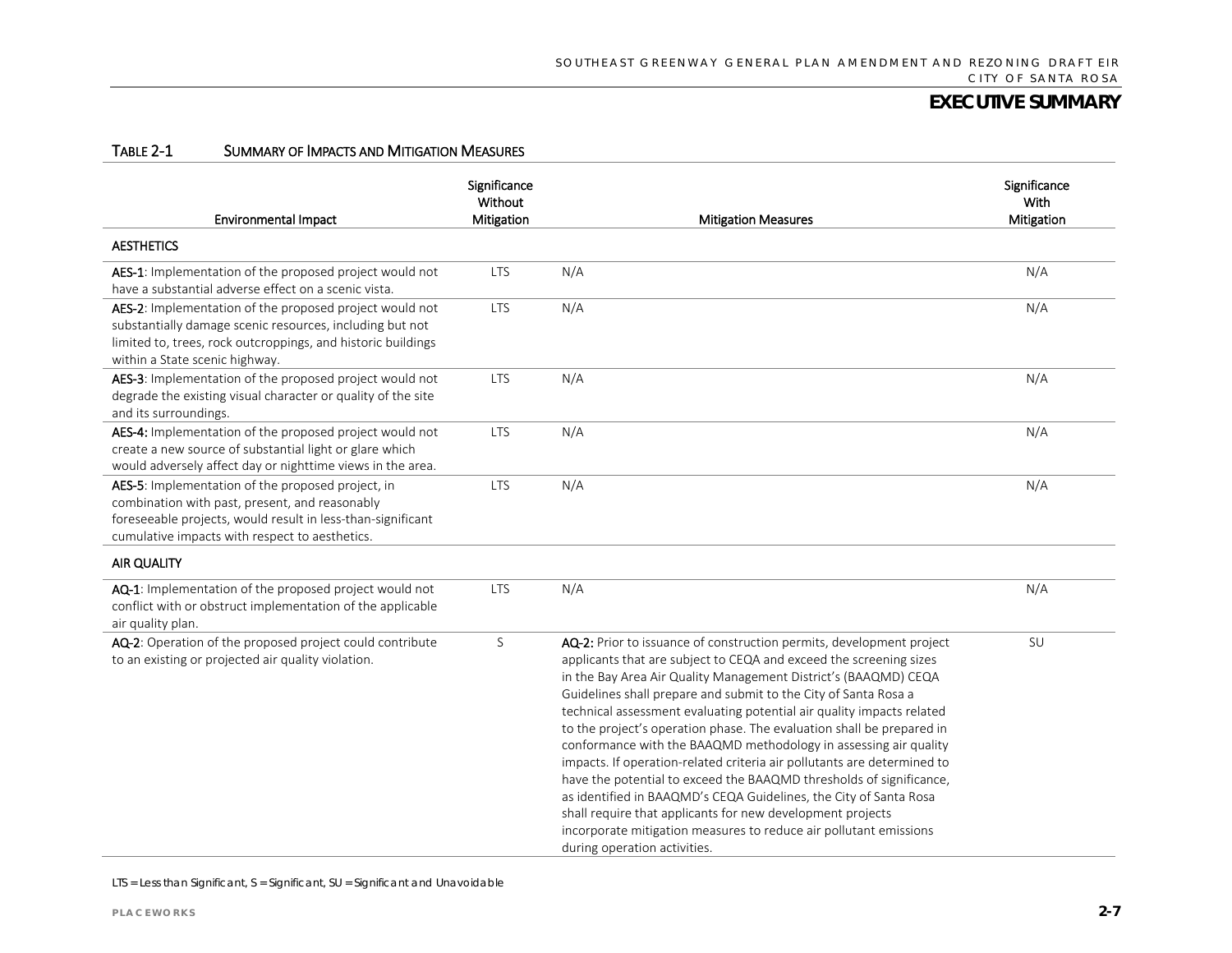#### TABLE 2-1 SUMMARY OF IMPACTS AND MITIGATION MEASURES

| <b>Environmental Impact</b>                                                                                                                                                                               | Significance<br>Without<br>Mitigation | <b>Mitigation Measures</b>                                                                                                                                                                                                                                                                                                                                                                                                                                                                                                                                                                                                                                                                                                                                                                                                                                                                                                                                                                                                                                                                                                                                                                                                                                                                                                                                                                                                                                                                                                                                                                                                                                                                                       | Significance<br>With<br>Mitigation |
|-----------------------------------------------------------------------------------------------------------------------------------------------------------------------------------------------------------|---------------------------------------|------------------------------------------------------------------------------------------------------------------------------------------------------------------------------------------------------------------------------------------------------------------------------------------------------------------------------------------------------------------------------------------------------------------------------------------------------------------------------------------------------------------------------------------------------------------------------------------------------------------------------------------------------------------------------------------------------------------------------------------------------------------------------------------------------------------------------------------------------------------------------------------------------------------------------------------------------------------------------------------------------------------------------------------------------------------------------------------------------------------------------------------------------------------------------------------------------------------------------------------------------------------------------------------------------------------------------------------------------------------------------------------------------------------------------------------------------------------------------------------------------------------------------------------------------------------------------------------------------------------------------------------------------------------------------------------------------------------|------------------------------------|
| AQ-3: Future potential development projects associated<br>with the proposed project could cumulatively contribute<br>to the non-attainment designations of the SFBAAB.                                    | S                                     | AQ-3: Implement Mitigation Measure AQ-2.                                                                                                                                                                                                                                                                                                                                                                                                                                                                                                                                                                                                                                                                                                                                                                                                                                                                                                                                                                                                                                                                                                                                                                                                                                                                                                                                                                                                                                                                                                                                                                                                                                                                         | SU                                 |
| AQ-4: Construction activities associated with potential<br>future development projects accommodated under the<br>proposed project could expose nearby receptors to<br>substantial concentrations of TACs. | S                                     | AQ-4: Applicants for construction within 1,000 feet of residential and<br>other sensitive land use projects (e.g., hospitals, nursing homes, day<br>care centers) in the City of Santa Rosa, as measured from the<br>property line of the project to the property line of the source/edge<br>of the nearest travel lane, shall submit a health risk assessment<br>(HRA) to the City of Santa Rosa prior to future discretionary project<br>approval. The HRA shall be prepared in accordance with policies and<br>procedures of the State Office of Environmental Health Hazard<br>Assessment (OEHHA) and the Bay Area Air Quality Management<br>District. The latest OEHHA guidelines shall be used for the analysis,<br>including age sensitivity factors, breathing rates, and body weights<br>appropriate for children ages 0 to 16 years. If the HRA shows that<br>the incremental cancer risk exceeds ten in one million (10E-06),<br>PM <sub>2.5</sub> concentrations exceed 0.3 $\mu$ g/m <sup>3</sup> , or the appropriate<br>noncancer hazard index exceeds 1.0, the applicant will be required<br>to identify and demonstrate that mitigation measures are capable of<br>reducing potential cancer and non-cancer risks to an acceptable<br>level (i.e., below ten in one million or a hazard index of 1.0),<br>including appropriate enforcement mechanisms. Measures to<br>reduce risk may include, but are not limited to:<br>During construction, use of construction equipment fitted with Level<br>3 Diesel Particulate Filters (DPF) for all equipment of 50 horsepower<br>or more.<br>Use of construction equipment fitted with Tier 3 engines for all<br>equipment of 50 horsepower or more. | <b>LTS</b>                         |
|                                                                                                                                                                                                           |                                       | Equipment shall be properly serviced and maintained in<br>accordance with manufacturer recommendations.                                                                                                                                                                                                                                                                                                                                                                                                                                                                                                                                                                                                                                                                                                                                                                                                                                                                                                                                                                                                                                                                                                                                                                                                                                                                                                                                                                                                                                                                                                                                                                                                          |                                    |
|                                                                                                                                                                                                           |                                       | • The construction contractor shall ensure that all non-essential<br>idling of construction equipment is restricted to five minutes or<br>less in compliance with Section 2449 of the California Code of<br>Regulations, Title 13, Article 4.8, Chapter 9.                                                                                                                                                                                                                                                                                                                                                                                                                                                                                                                                                                                                                                                                                                                                                                                                                                                                                                                                                                                                                                                                                                                                                                                                                                                                                                                                                                                                                                                       |                                    |
|                                                                                                                                                                                                           |                                       | Measures identified in the HRA shall be included in the<br>environmental document and/or incorporated into the site                                                                                                                                                                                                                                                                                                                                                                                                                                                                                                                                                                                                                                                                                                                                                                                                                                                                                                                                                                                                                                                                                                                                                                                                                                                                                                                                                                                                                                                                                                                                                                                              |                                    |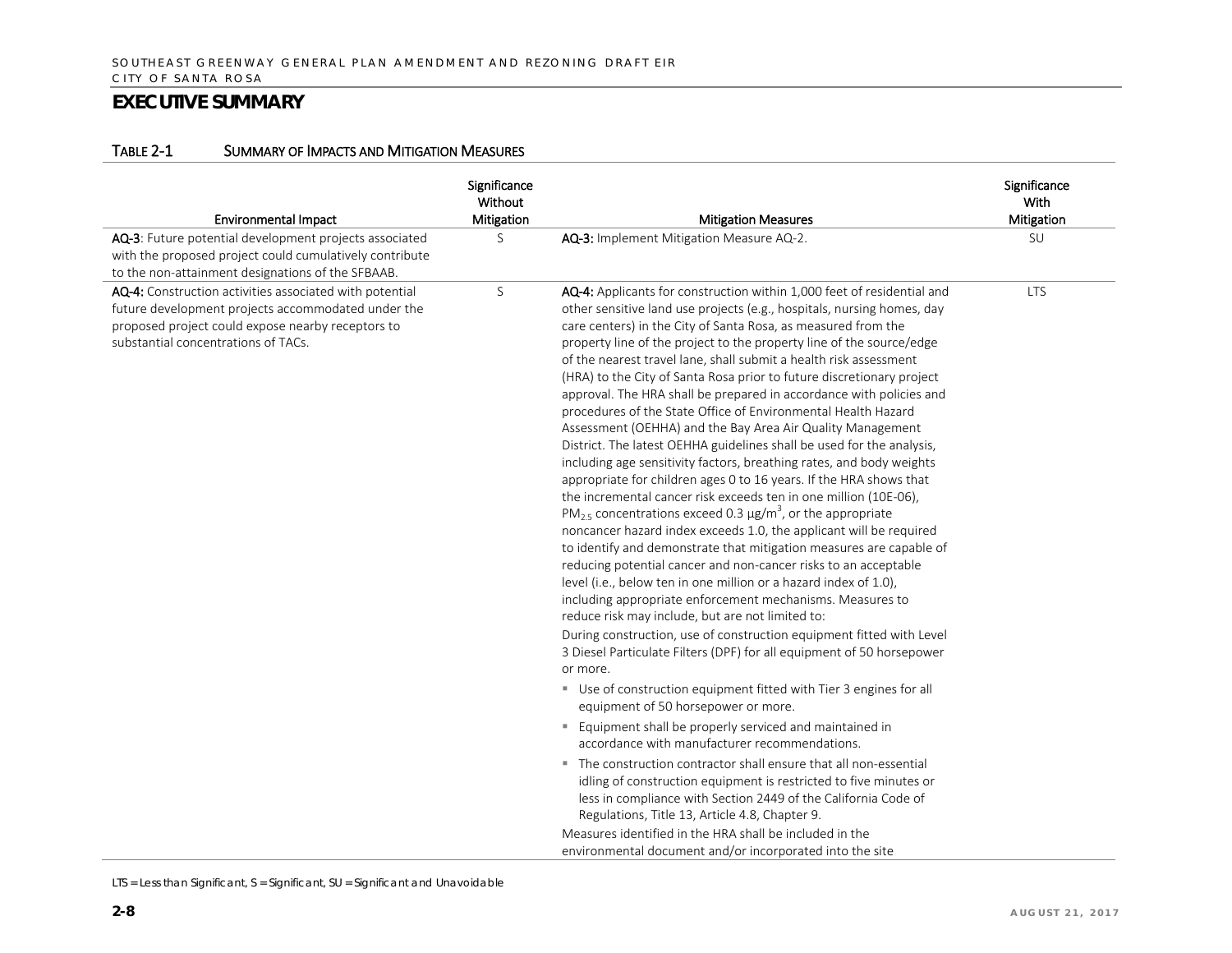| <b>Environmental Impact</b>                                                                                                                                                                                                                                                                                                                                                                                               | Significance<br>Without<br>Mitigation | <b>Mitigation Measures</b>                                                                                                                                                                                                                                                                                                                                                                                                                                                                                                                                                                                                                                                                                                                                                                                                                                                                                                                                                                                                                                                                                    | Significance<br>With<br>Mitigation |
|---------------------------------------------------------------------------------------------------------------------------------------------------------------------------------------------------------------------------------------------------------------------------------------------------------------------------------------------------------------------------------------------------------------------------|---------------------------------------|---------------------------------------------------------------------------------------------------------------------------------------------------------------------------------------------------------------------------------------------------------------------------------------------------------------------------------------------------------------------------------------------------------------------------------------------------------------------------------------------------------------------------------------------------------------------------------------------------------------------------------------------------------------------------------------------------------------------------------------------------------------------------------------------------------------------------------------------------------------------------------------------------------------------------------------------------------------------------------------------------------------------------------------------------------------------------------------------------------------|------------------------------------|
|                                                                                                                                                                                                                                                                                                                                                                                                                           |                                       | development plan as a component of the proposed project. Prior to<br>issuance of any construction permit, the construction contractor<br>shall ensure that all construction plans submitted to the City of Santa<br>Rosa Planning Division and/or Building Division clearly show<br>incorporation of all applicable mitigation measures.                                                                                                                                                                                                                                                                                                                                                                                                                                                                                                                                                                                                                                                                                                                                                                      |                                    |
| AQ-5: Implementation of the proposed project would not<br>create or expose a substantial number of people to<br>objectionable odors.                                                                                                                                                                                                                                                                                      | <b>LTS</b>                            | N/A                                                                                                                                                                                                                                                                                                                                                                                                                                                                                                                                                                                                                                                                                                                                                                                                                                                                                                                                                                                                                                                                                                           | N/A                                |
| AQ-6: Despite implementation of the proposed project<br>policies, criteria air pollutant emissions associated with<br>the proposed project would generate a substantial net<br>increase in emissions that exceeds the BAAQMD regional<br>significance thresholds.                                                                                                                                                         | S                                     | AQ-5: Implement Mitigation Measures AQ-2 through AQ-4.                                                                                                                                                                                                                                                                                                                                                                                                                                                                                                                                                                                                                                                                                                                                                                                                                                                                                                                                                                                                                                                        | SU                                 |
| <b>BIOLOGICAL RESOURCES</b>                                                                                                                                                                                                                                                                                                                                                                                               |                                       |                                                                                                                                                                                                                                                                                                                                                                                                                                                                                                                                                                                                                                                                                                                                                                                                                                                                                                                                                                                                                                                                                                               |                                    |
| BIO-1a: Proposed development could potentially result in<br>an inadvertent take of individual California red-legged<br>frog (CLRF) in the remote instance that individuals were<br>to disperse onto the site in the future, in which case this<br>could result in a potential violation of the federal and<br>California Endangered Species Acts if adequate controls<br>and preconstruction surveys are not implemented. | S                                     | BIO-1a: Ensure Avoidance of California Red-legged Frog. The<br>following measures shall be implemented in locations within 100<br>feet of any drainage or seasonal wetland on the site to ensure<br>avoidance of individual California red-legged frog (CRLF) in the<br>remote instance individuals were to disperse onto the site in the<br>future in advance of or during construction:<br>" Wildlife exclusion fence: Wildlife exclusion fencing shall be<br>installed prior to the start of construction and maintained until<br>construction of the proposed project is complete. Such fencing<br>shall, at a minimum, run along the proposed project boundaries<br>with riparian habitat and for a distance of at least 100 feet<br>perpendicular to riparian habitat. Silt fence material may be used<br>to also provide erosion control, however, per CRLF standards, it<br>must be at least 42 inches in height (at least 36 inches above<br>ground and buried at least 6 inches below the ground) and stakes<br>must be place on the inside of the project (side on which work<br>will take place). | <b>LTS</b>                         |
|                                                                                                                                                                                                                                                                                                                                                                                                                           |                                       | Pre-construction survey: Pre-construction surveys for CRLF shall<br>be conducted prior to initiation of project activities (including<br>fence installation) and within 48 hours of the start of ground                                                                                                                                                                                                                                                                                                                                                                                                                                                                                                                                                                                                                                                                                                                                                                                                                                                                                                       |                                    |

#### TABLE 2-1 SUMMARY OF IMPACTS AND MITIGATION MEASURES

LTS = Less than Significant, S = Significant, SU = Significant and Unavoidable

 $\overline{a}$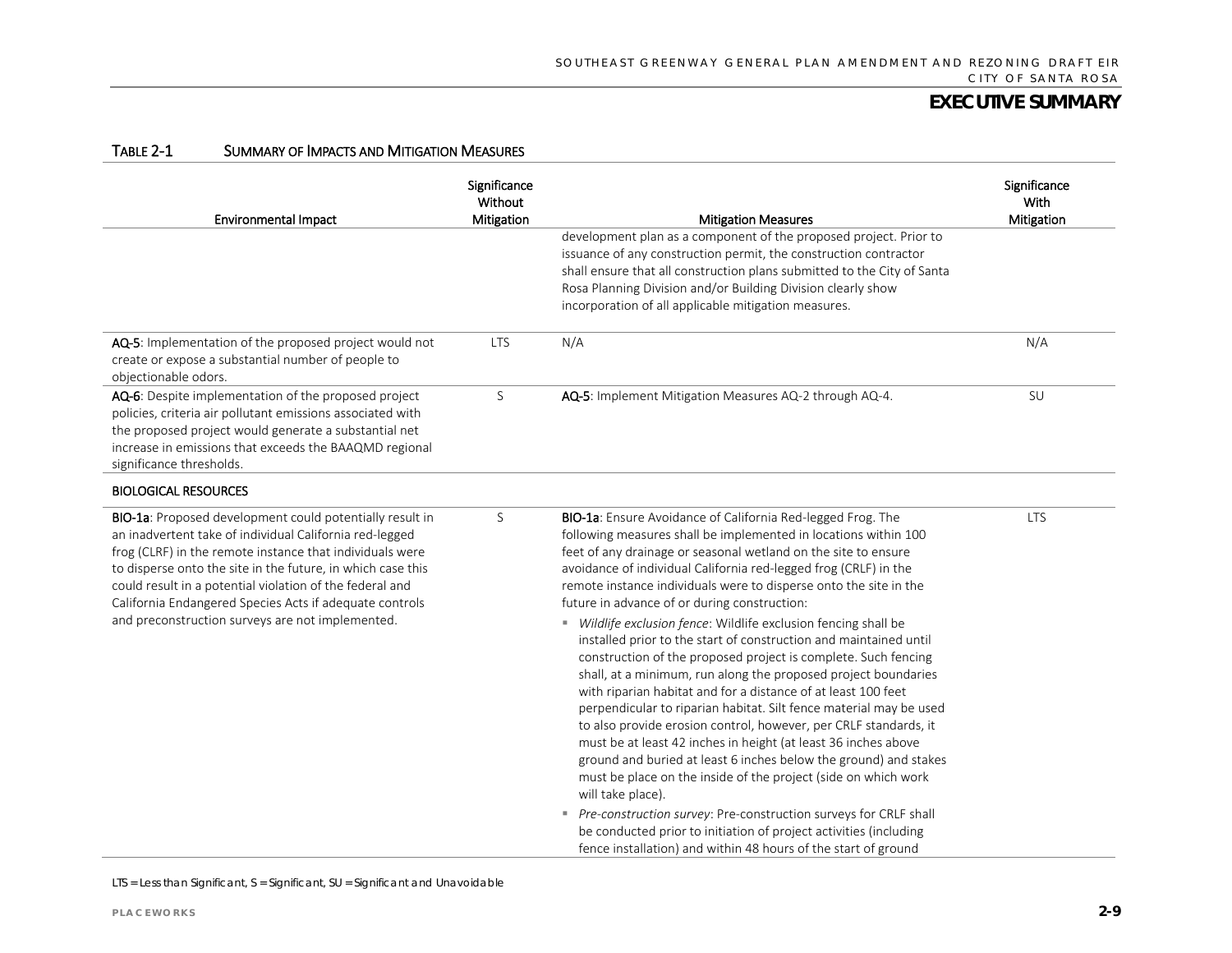| <b>Environmental Impact</b>                                                                                                                                                                                         | Significance<br>Without<br>Mitigation | <b>Mitigation Measures</b>                                                                                                                                                                                                                                                                                                                                                                                                                                                                                                                                                                                                                                                                                            | Significance<br>With<br>Mitigation |
|---------------------------------------------------------------------------------------------------------------------------------------------------------------------------------------------------------------------|---------------------------------------|-----------------------------------------------------------------------------------------------------------------------------------------------------------------------------------------------------------------------------------------------------------------------------------------------------------------------------------------------------------------------------------------------------------------------------------------------------------------------------------------------------------------------------------------------------------------------------------------------------------------------------------------------------------------------------------------------------------------------|------------------------------------|
|                                                                                                                                                                                                                     |                                       | disturbance activities following completion of exclusion fence<br>installation. Surveys are to be conducted by qualified biologists<br>with experience surveying for CRLF.<br>If project activities are stopped for greater than 7 days, a follow-up<br>pre-construction survey may be required within 48 hours prior to<br>reinitiating project activities.                                                                                                                                                                                                                                                                                                                                                          |                                    |
|                                                                                                                                                                                                                     |                                       | " Worker Training: All workers for activities within 100 feet of<br>riparian habitat shall be trained by the qualified biologist to<br>understand the remote potential for occurrence of this listed<br>species, need to avoid any potential inadvertent take, and<br>process to follow if a frog is encountered, that all work must stop<br>and the qualified biologist must determine whether it is CRLF<br>before work proceeds.                                                                                                                                                                                                                                                                                   |                                    |
|                                                                                                                                                                                                                     |                                       | " Earth Disturbing Activities only during dry weather: No earth<br>disturbing activities shall take place during rain events when<br>there is potential for accumulation greater than 0.25 inch in a 24-<br>hour period. In addition, no earth disturbing activities shall occur<br>for 48 hours following rain events in which 0.25 inch of rain<br>accumulation within 24 hours.                                                                                                                                                                                                                                                                                                                                    |                                    |
|                                                                                                                                                                                                                     |                                       | Biological monitoring: An approved biologist shall be required to<br>inspect and approve installation of the exclusion fence.<br>Erosion Control Materials: Tightly woven fiber netting or similar<br>material shall be used for erosion control or other purposes to<br>ensure amphibians do not get trapped. Plastic mono-filament<br>netting (erosion control matting), rolled erosion control products,<br>or similar material shall not be used.                                                                                                                                                                                                                                                                 |                                    |
| BIO-1b: Project implementation could potentially result in<br>loss or modifications to special-status plant species if<br>present on the site and systematic surveys and adequate<br>avoidance are not implemented. | S                                     | BIO-1b: Appropriate measures shall be implemented to ensure<br>adequate avoidance of special-status plant species, if present in the<br>remaining natural areas on the project site east of Summerfield<br>Road. A qualified botanist shall conduct systematic surveys of the<br>portion of the project site east of the Summerfield Road in spring<br>and summer months to confirm absence of any special-status plant<br>species on the site. The survey shall focus on the special-status plant<br>species considered to have a remote probability for occurrence on<br>the project site. The surveys shall be completed and a report of<br>findings submitted to the City before the onset of any initial ground- | <b>LTS</b>                         |

#### TABLE 2-1 SUMMARY OF IMPACTS AND MITIGATION MEASURES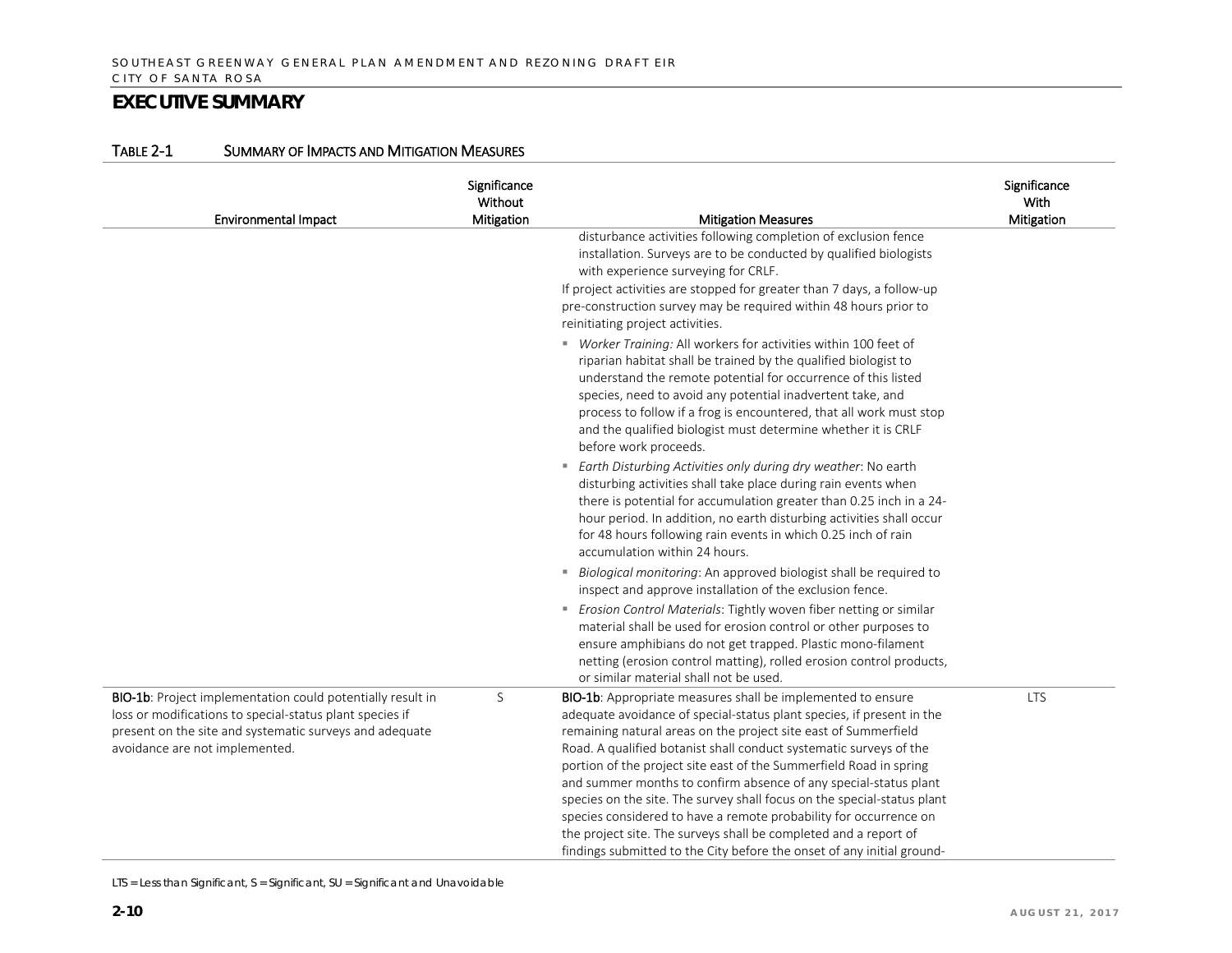|  | TABLE 2-1 | SUMMARY OF IMPACTS AND MITIGATION MEASURES |  |
|--|-----------|--------------------------------------------|--|
|--|-----------|--------------------------------------------|--|

| <b>Environmental Impact</b> | Significance<br>Without<br>Mitigation | <b>Mitigation Measures</b>                                                                                                                                                                                                                                                                                                                                                                                                                                                                                                                                                                                                                                                                                                                                                                                                                                                                                                                                                                                                                                                                                                                                                                                                                                                                                                                                                                                                                                                                                                                                                                                                                   | Significance<br>With<br>Mitigation |
|-----------------------------|---------------------------------------|----------------------------------------------------------------------------------------------------------------------------------------------------------------------------------------------------------------------------------------------------------------------------------------------------------------------------------------------------------------------------------------------------------------------------------------------------------------------------------------------------------------------------------------------------------------------------------------------------------------------------------------------------------------------------------------------------------------------------------------------------------------------------------------------------------------------------------------------------------------------------------------------------------------------------------------------------------------------------------------------------------------------------------------------------------------------------------------------------------------------------------------------------------------------------------------------------------------------------------------------------------------------------------------------------------------------------------------------------------------------------------------------------------------------------------------------------------------------------------------------------------------------------------------------------------------------------------------------------------------------------------------------|------------------------------------|
|                             |                                       | disturbing activity or construction associated with project<br>implementation.                                                                                                                                                                                                                                                                                                                                                                                                                                                                                                                                                                                                                                                                                                                                                                                                                                                                                                                                                                                                                                                                                                                                                                                                                                                                                                                                                                                                                                                                                                                                                               |                                    |
|                             |                                       | If any special-status plant species are encountered, then any<br>occurrence(s) shall be avoided or potential impacts adequately<br>mitigated as part of potential future project development. The<br>qualified botanist shall develop and implement a Special-Status Plant<br>Species Mitigation and Monitoring Program (SSPSMMP). The<br>SSPSMMP shall only be required if a listed species or those with a<br>ranking of 1A, 1B or 2 of the California Native Plant Society (CNPS)<br>Inventory are encountered during the preconstruction survey.<br>Potential impacts on any species with a ranking of 3 and 4 of the<br>CNPS Inventory would not be considered significant and no<br>additional mitigation would be required for these species if<br>encountered during the systematic survey(s).<br>The SSPMMP shall be prepared in consultation with the California<br>Department of Fish and Wildlife (CDFW) and shall be approved by<br>the City prior to any initial ground-disturbing activity or construction.<br>The SSPMMP shall be based on the status and vulnerability of the<br>species present, with avoidance of all or a majority of any<br>populations on the site the preferred method of mitigation. Where<br>complete or even partial avoidance of any special-status plant<br>populations on the site is considered infeasible, options for<br>mitigation may include a program to salvage and reestablish the<br>population at an alternative, suitable location. Details of any salvage<br>and habitat recreation effort shall include the following criteria and<br>performance standards measures may include: |                                    |
|                             |                                       | • Collection of seeds during the appropriate developmental stage<br>of the plan.                                                                                                                                                                                                                                                                                                                                                                                                                                                                                                                                                                                                                                                                                                                                                                                                                                                                                                                                                                                                                                                                                                                                                                                                                                                                                                                                                                                                                                                                                                                                                             |                                    |
|                             |                                       | " Procedures for sowing techniques appropriate to the life cycle of<br>the plant.                                                                                                                                                                                                                                                                                                                                                                                                                                                                                                                                                                                                                                                                                                                                                                                                                                                                                                                                                                                                                                                                                                                                                                                                                                                                                                                                                                                                                                                                                                                                                            |                                    |
|                             |                                       | Preparation of a maintenance and monitoring plan specific to the<br>environmental conditions necessary for survival of the new<br>population. Maintenance and monitoring shall be provided for a<br>minimum of five years to determine success of re-seeding and<br>habitat creation, and need for additional preservation.<br>" Identification of funding sources to provide implementation of                                                                                                                                                                                                                                                                                                                                                                                                                                                                                                                                                                                                                                                                                                                                                                                                                                                                                                                                                                                                                                                                                                                                                                                                                                              |                                    |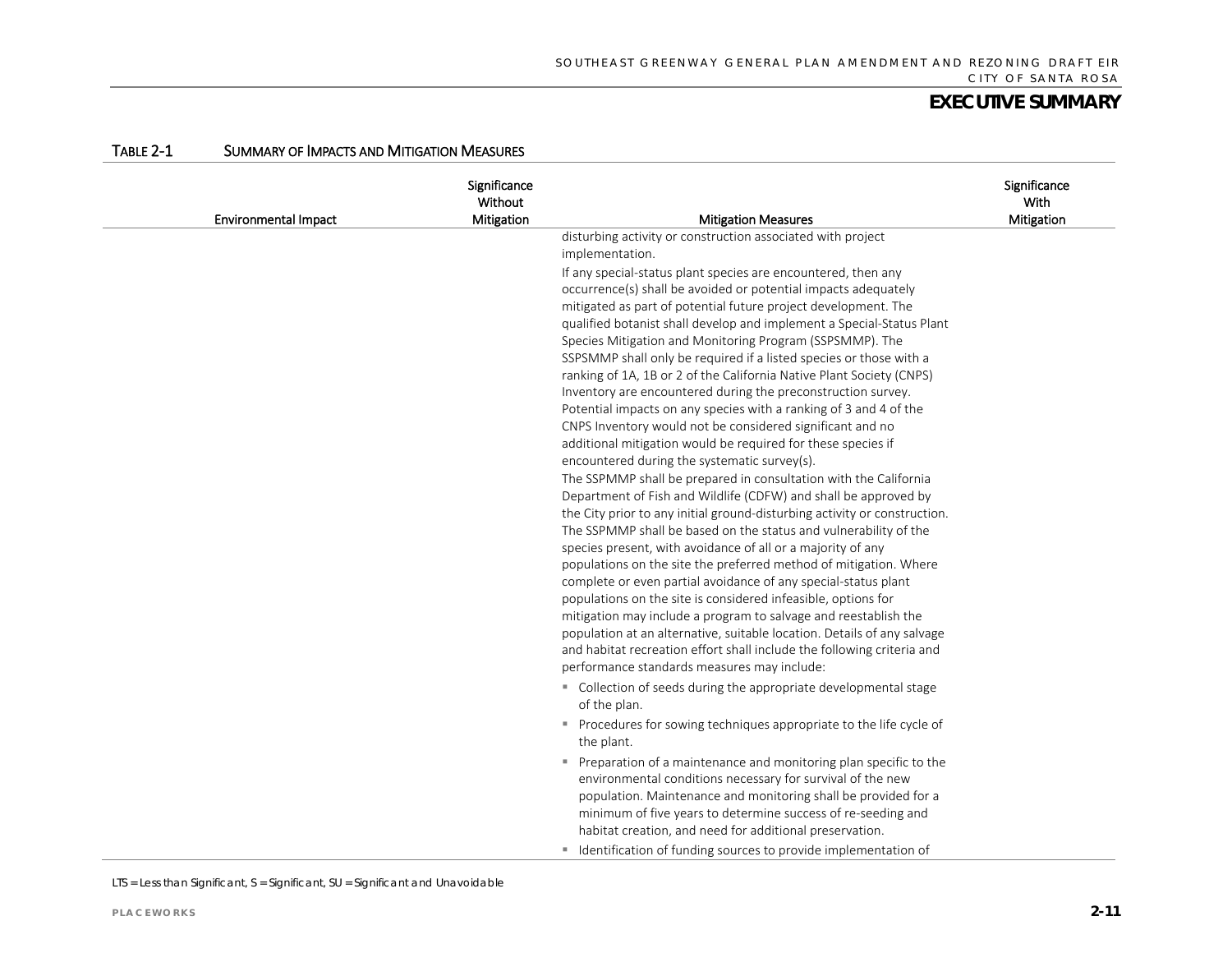| <b>Environmental Impact</b>                                                                                                                                                                                                                                            | Significance<br>Without<br>Mitigation | <b>Mitigation Measures</b>                                                                                                                                                                                                                                                                                                                                                                                                                                                                                                                                                                                                                                                                                                                                                                                                                                                                   | Significance<br>With<br>Mitigation |
|------------------------------------------------------------------------------------------------------------------------------------------------------------------------------------------------------------------------------------------------------------------------|---------------------------------------|----------------------------------------------------------------------------------------------------------------------------------------------------------------------------------------------------------------------------------------------------------------------------------------------------------------------------------------------------------------------------------------------------------------------------------------------------------------------------------------------------------------------------------------------------------------------------------------------------------------------------------------------------------------------------------------------------------------------------------------------------------------------------------------------------------------------------------------------------------------------------------------------|------------------------------------|
|                                                                                                                                                                                                                                                                        |                                       | the plan in consultation with the qualified plant ecologist,<br>landscape architect, and civil engineer.<br>In addition, preservation of another existing occurrence of the<br>affected special-status plant species shall be required if<br>monitoring indicates that the reestablishment efforts have not<br>been successful after five years. The preservation program shall<br>provide for permanent protection of a different existing<br>population in Sonoma County, which is equal or larger in size than<br>that encountered on the site (minimum 1:1 replacement),<br>through land acquisition or use of a conservation easement. Any<br>off-site mitigation lands shall include establishment of a<br>management endowment as necessary to provide for long-term<br>management of the preserved population.                                                                       |                                    |
| BIO-1c: Proposed development could potentially result in<br>inadvertent loss of bird nests in active use, which would<br>conflict with the federal Migratory Bird Treaty Act and<br>CDFW code if adequate controls and preconstruction<br>surveys are not implemented. | S                                     | <b>BIO-1c:</b> Ensure Avoidance of Bird Nests in Active Use. Tree removal,<br>landscape grubbing, and building demolition shall be performed in<br>compliance with the Migratory Bird Treaty Act and relevant sections<br>of the California Department of Fish and Wildlife (CDFW) code to<br>avoid loss of nests in active use. This shall be accomplished by<br>scheduling tree removal and landscape grubbing outside of the bird<br>nesting season (which occurs from February 1 to August 31) to avoid<br>possible impacts on nesting birds if new nests are established in the<br>future. Alternatively, if building demolition, tree removal and<br>landscape grubbing cannot be scheduled during the non-nesting<br>season (September 1 to January 31), a pre-construction nesting<br>survey shall be conducted. The pre-construction nesting survey shall<br>include the following: | <b>LTS</b>                         |
|                                                                                                                                                                                                                                                                        |                                       | A qualified biologist (Biologist) shall conduct a pre-construction<br>nesting bird (both passerine and raptor) survey within seven<br>calendar days prior to tree removal, landscape grubbing, and/or<br>building demolition.<br>If no nesting birds or active nests are observed, no further action<br>is required and tree removal, landscape grubbing, and building<br>demolition shall occur within seven calendar days of the survey.<br>Another nest survey shall be conducted if more than seven<br>calendar days elapse between the initial nest search and the<br>beginning of tree removal, landscape grubbing, and building                                                                                                                                                                                                                                                       |                                    |

#### TABLE 2-1 SUMMARY OF IMPACTS AND MITIGATION MEASURES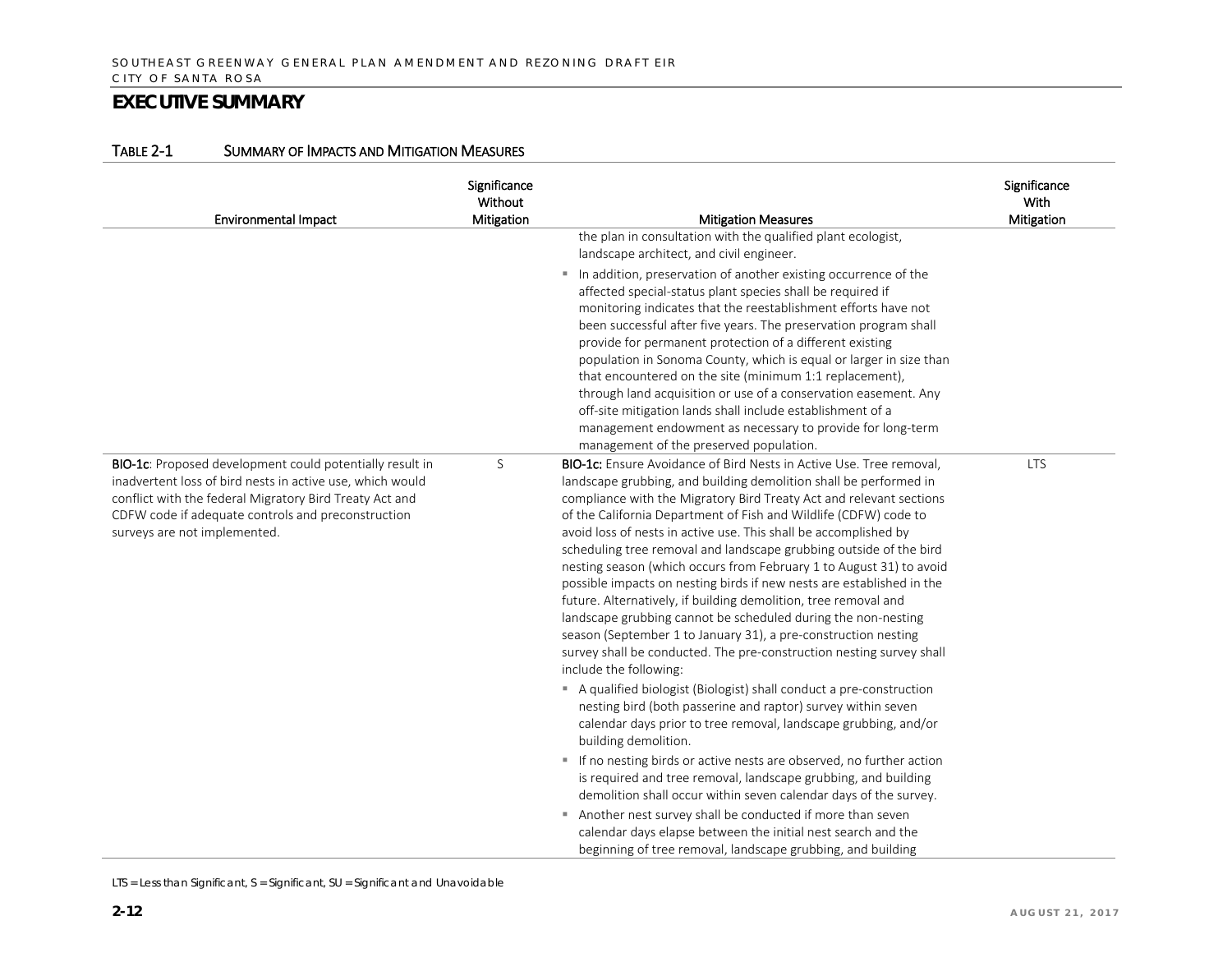| <b>Environmental Impact</b>                                                                                                                                                                                                                                                                                                                   | Significance<br>Without<br>Mitigation | <b>Mitigation Measures</b>                                                                                                                                                                                                                                                                                                                                                                                                                                                                                                                | Significance<br>With<br>Mitigation |
|-----------------------------------------------------------------------------------------------------------------------------------------------------------------------------------------------------------------------------------------------------------------------------------------------------------------------------------------------|---------------------------------------|-------------------------------------------------------------------------------------------------------------------------------------------------------------------------------------------------------------------------------------------------------------------------------------------------------------------------------------------------------------------------------------------------------------------------------------------------------------------------------------------------------------------------------------------|------------------------------------|
|                                                                                                                                                                                                                                                                                                                                               |                                       | demolition.<br>If any active nests are encountered, the Biologist shall determine<br>an appropriate disturbance-free buffer zone to be established<br>around the nest location(s) until the young have fledged. Buffer<br>zones vary depending on the species (i.e., typically 75 to 100 feet<br>for passerines and 300 feet for raptors) and other factors such as<br>ongoing disturbance in the vicinity of the nest location. If<br>necessary, the dimensions of the buffer zone shall be determined<br>in consultation with the CDFW. |                                    |
|                                                                                                                                                                                                                                                                                                                                               |                                       | • Orange construction fencing, flagging, or other marking system<br>shall be installed to delineate the buffer zone around the nest<br>location(s) within which no construction-related equipment or<br>operations shall be permitted. Continued use of existing facilities<br>such as surface parking and site maintenance may continue<br>within this buffer zone.                                                                                                                                                                      |                                    |
|                                                                                                                                                                                                                                                                                                                                               |                                       | • No restrictions on grading or construction activities outside the<br>prescribed buffer zone are required once the zone has been<br>identified and delineated in the field and workers have been<br>properly trained to avoid the buffer zone area.                                                                                                                                                                                                                                                                                      |                                    |
|                                                                                                                                                                                                                                                                                                                                               |                                       | ■ Construction activities shall be restricted from the buffer zone<br>until the Biologist has determined that young birds have fledged<br>and the buffer zone is no longer needed.                                                                                                                                                                                                                                                                                                                                                        |                                    |
|                                                                                                                                                                                                                                                                                                                                               |                                       | A survey report of findings verifying that any young have fledged<br>shall be submitted by the Biologist for review and approval by the<br>City prior to initiation of any tree removal, landscape grubbing,<br>building demolition, and other construction activities within the<br>buffer zone. Following written approval by the City, tree removal,<br>and construction within the nest-buffer zone may proceed.                                                                                                                      |                                    |
| BIO-2: Implementation of the proposed project would<br>generally not have a substantial adverse effect on any<br>riparian habitat or other sensitive natural community<br>identified in local or regional plans, policies, regulations or<br>by the California Department of Fish and Wildlife or<br>United States Fish and Wildlife Service. | <b>LTS</b>                            | N/A                                                                                                                                                                                                                                                                                                                                                                                                                                                                                                                                       | N/A                                |
| BIO-3: Potential future development would result in<br>adverse impacts to regulated waters and special-status                                                                                                                                                                                                                                 | S                                     | BIO-3: Provide Compensatory Mitigation for Wetland Modifications.<br>The City shall require future project applicants to develop and                                                                                                                                                                                                                                                                                                                                                                                                      | <b>LTS</b>                         |

#### TABLE 2-1 SUMMARY OF IMPACTS AND MITIGATION MEASURES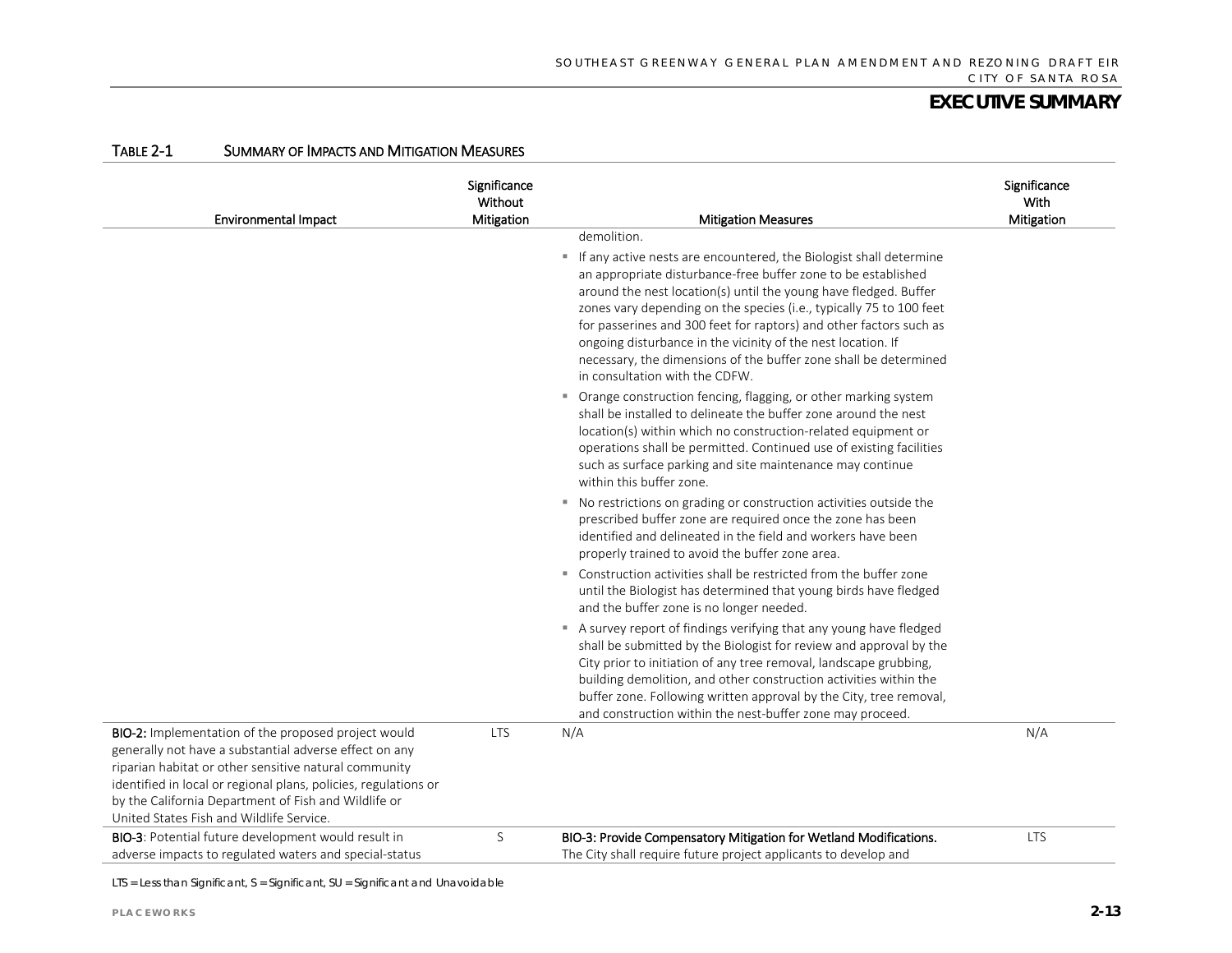#### TABLE 2-1 SUMMARY OF IMPACTS AND MITIGATION MEASURES

|                                                                                                                                                                                                                         | Significance<br>Without<br>Mitigation | <b>Mitigation Measures</b>                                                                                                                                                                                                                                                                                                                                                                                                                                                                                                                                                                                                                                                                                                                                                                                                                                                                                                                                                                                                                                                                                                                                                                                                                                                                                        | Significance<br>With<br>Mitigation |
|-------------------------------------------------------------------------------------------------------------------------------------------------------------------------------------------------------------------------|---------------------------------------|-------------------------------------------------------------------------------------------------------------------------------------------------------------------------------------------------------------------------------------------------------------------------------------------------------------------------------------------------------------------------------------------------------------------------------------------------------------------------------------------------------------------------------------------------------------------------------------------------------------------------------------------------------------------------------------------------------------------------------------------------------------------------------------------------------------------------------------------------------------------------------------------------------------------------------------------------------------------------------------------------------------------------------------------------------------------------------------------------------------------------------------------------------------------------------------------------------------------------------------------------------------------------------------------------------------------|------------------------------------|
| <b>Environmental Impact</b><br>species within the regulatory waters, and would require<br>appropriate authorizations from regulatory agencies and<br>adequate compensatory mitigation where avoidance is<br>infeasible. |                                       | implement a compensatory mitigation program to provide adequate<br>mitigation for jurisdictional waters affected by proposed<br>improvements in the Southeast Greenway Area for submittal to the<br>City. A jurisdictional wetland delineation shall be prepared by a<br>qualified wetland specialist and submitted for verification by the<br>United States Army Corps of Engineers (USACE) where jurisdictional<br>waters may be affected by project-related improvements. A Wetland<br>Protection and Replacement Program (WPRP) shall be prepared by<br>the qualified wetland specialist and implemented to provide<br>compensatory mitigation at a minimum 2:1 ratio where wetland<br>habitat is affected, shall minimize disturbance to unvegetated<br>waters, and shall be reviewed and approved by appropriate<br>regulatory agencies (e.g., USACE, Regional Water Quality Control<br>Board (RWQCB) and the California Department of Fish and Wildlife<br>(CDFW). The WPRP shall include appropriate implementation<br>measures to prevent inadvertent loss and degradation of<br>jurisdictional waters to be protected, and replacement for those<br>wetland features eliminated or modified as a result of potential<br>future project development. The WPRP shall contain the following<br>components: |                                    |
|                                                                                                                                                                                                                         |                                       | • Where verified waters of the United States are present and<br>cannot be avoided, authorization for modifications to these<br>features shall be obtained from regulatory agencies with<br>jurisdiction. This includes the USACE through the Section 404<br>permitting process where waters of the United States are<br>affected by the potential future project development and the<br>RWQCB as part of the Section 401 Certification process. Together<br>with a Streambed Alteration Agreement (SAA) secured from<br>CDFW, if required as part of the SAA Notification process for<br>proposed fills to the man-made ditch and possibly the pond on<br>the golf course. All conditions required as part of the<br>authorizations by the USACE, RWQCB, and CDFW shall be<br>implemented as part of the project.<br>" Consultation or incidental take permitting may be required under<br>the California and federal Endangered Species Acts. Future<br>project applicants shall obtain all legally required permits or other<br>authorizations from the USFWS, National Marine Fisheries Service                                                                                                                                                                                                                |                                    |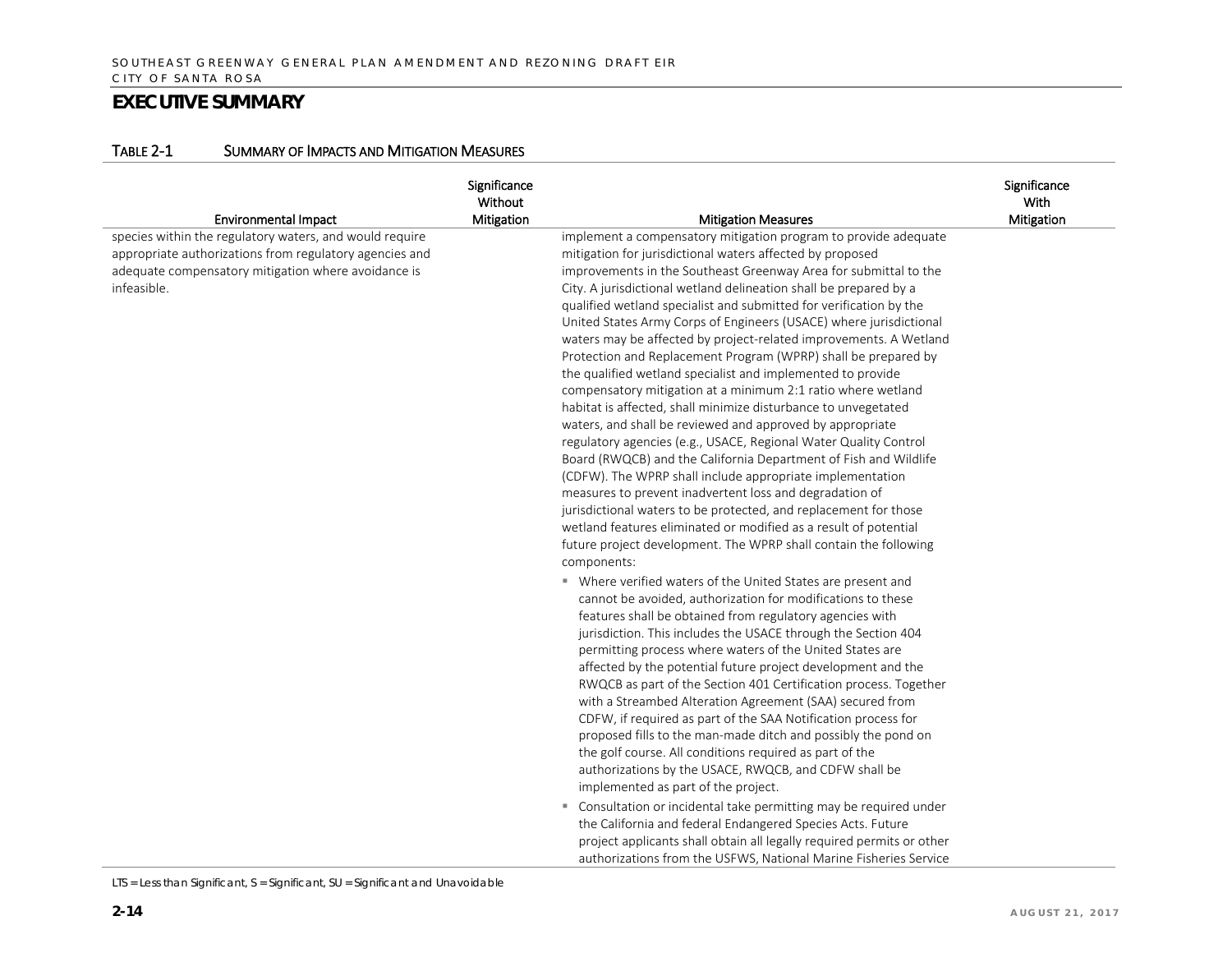| <b>Environmental Impact</b> | Significance<br>Without<br>Mitigation | <b>Mitigation Measures</b>                                                                                                                                                                                                                                                                                                                                                                                                                                                                                                                                                                                                                                                                                                                                                                                                                               | Significance<br>With<br>Mitigation |
|-----------------------------|---------------------------------------|----------------------------------------------------------------------------------------------------------------------------------------------------------------------------------------------------------------------------------------------------------------------------------------------------------------------------------------------------------------------------------------------------------------------------------------------------------------------------------------------------------------------------------------------------------------------------------------------------------------------------------------------------------------------------------------------------------------------------------------------------------------------------------------------------------------------------------------------------------|------------------------------------|
|                             |                                       | (NOAA Fisheries), and CDFW for the potential "take" of protected<br>species under the Endangered Species Acts.<br>" Install orange construction fencing around the boundary of all<br>wetland areas and waters to be preserved at the interface with<br>proposed fills and grading so that they are not disturbed during<br>construction. The fencing shall be placed a minimum of 25 feet<br>out from the boundary of the wetlands/waters but may need to<br>be adjusted if restoration activities are to be conducted within<br>this area. Grading, construction, and restoration work within the<br>wetland/waters buffer zones shall be conducted in a way that<br>avoids or minimizes disturbance of existing wetlands and aquatic<br>habitat.                                                                                                      |                                    |
|                             |                                       | A qualified biologist/restoration specialist shall be available during<br>construction to provide situation-specific wetland avoidance<br>measures or planting recommendation, as needed.<br>" Success criteria, maintenance and long-term management<br>responsibilities, monitoring requirements, and contingency<br>measures in the WPRP should be specified. Monitoring shall be<br>conducted by the qualified wetland specialist for a minimum of<br>five years and continue until the success criteria are met.<br>Permanent monitoring transects shall be established as part of<br>the program and vegetation data collected in the spring and<br>summer months when plant identification is possible. Photo<br>stations shall be established along each monitoring transect, and<br>photographs taken every year during the required monitoring |                                    |
|                             |                                       | period.<br>Annual monitoring reports shall be prepared by the qualified<br>wetland specialist and submitted to resource agency<br>representatives by December 31 of each monitoring year for a<br>minimum of 5 years or until the defined success criteria are met.<br>The annual report shall summarize the results of the monitoring<br>effort, performance standards, and any required contingency<br>measures, and shall include photographs of the monitoring<br>transects and program success. Maps shall be included in the<br>monitoring report to show the location of monitoring transects<br>and photo stations.                                                                                                                                                                                                                              |                                    |

#### TABLE 2-1 SUMMARY OF IMPACTS AND MITIGATION MEASURES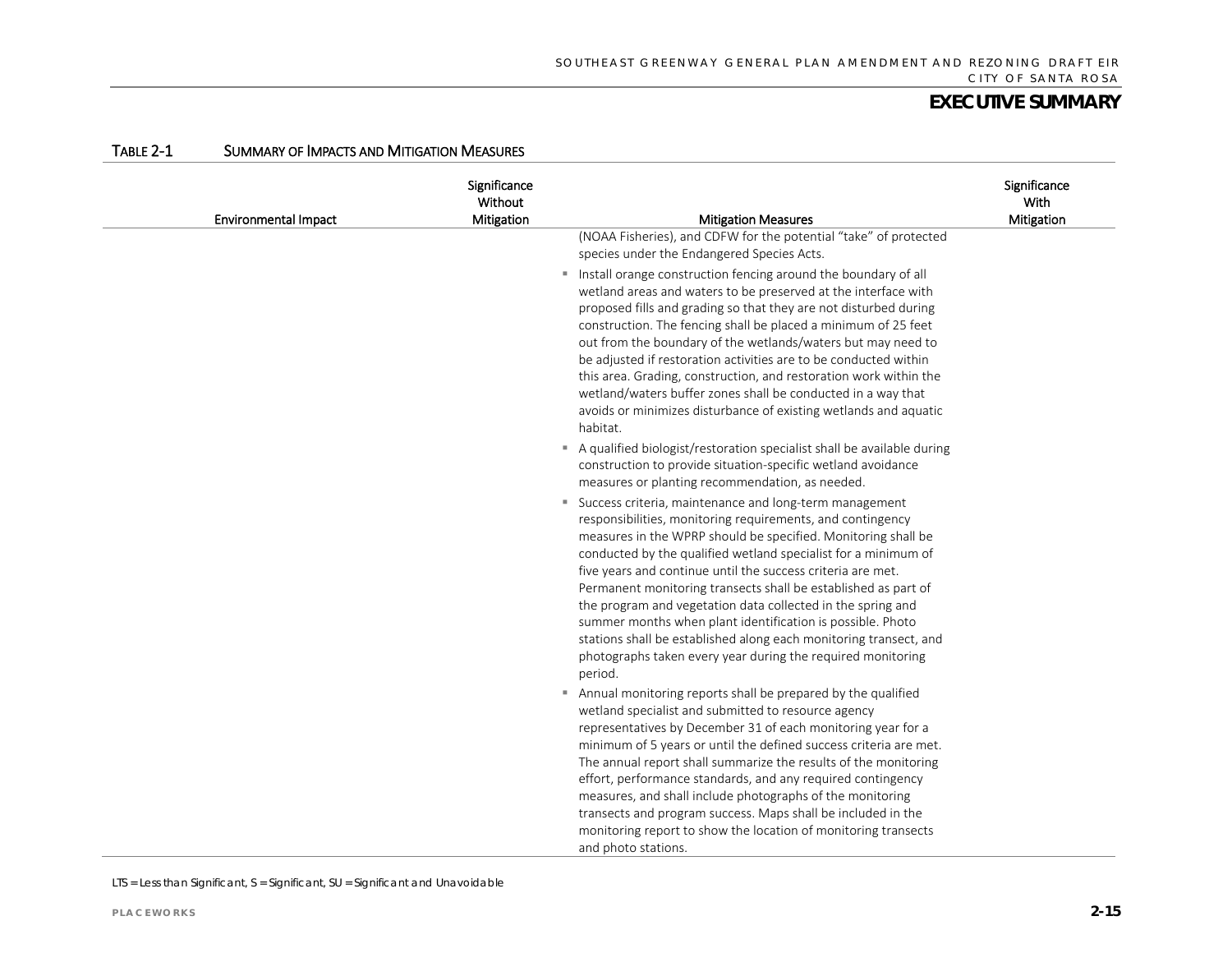#### TABLE 2-1 SUMMARY OF IMPACTS AND MITIGATION MEASURES

| <b>Environmental Impact</b>                                                                                                                                                                                                                                                                          | Significance<br>Without<br>Mitigation | <b>Mitigation Measures</b>                                                                                                                                                                                                                                                                                                                                                                                                                                                                                                                                                                                                                                                                                                                                                                                                                            | Significance<br><b>With</b><br>Mitigation |
|------------------------------------------------------------------------------------------------------------------------------------------------------------------------------------------------------------------------------------------------------------------------------------------------------|---------------------------------------|-------------------------------------------------------------------------------------------------------------------------------------------------------------------------------------------------------------------------------------------------------------------------------------------------------------------------------------------------------------------------------------------------------------------------------------------------------------------------------------------------------------------------------------------------------------------------------------------------------------------------------------------------------------------------------------------------------------------------------------------------------------------------------------------------------------------------------------------------------|-------------------------------------------|
| BIO-4: Implementation of the proposed project would not<br>substantially interfere with the movement of any native<br>resident or migratory fish or wildlife species, or with<br>established native resident or migratory wildlife corridors,<br>or impede the use of native wildlife nursery sites. | <b>LTS</b>                            | N/A                                                                                                                                                                                                                                                                                                                                                                                                                                                                                                                                                                                                                                                                                                                                                                                                                                                   | N/A                                       |
| BIO-5: Implementation of the proposed project would not<br>conflict with any local policies or ordinances protecting<br>biological resources, such as a tree preservation policy or<br>ordinance.                                                                                                    | <b>LTS</b>                            | N/A                                                                                                                                                                                                                                                                                                                                                                                                                                                                                                                                                                                                                                                                                                                                                                                                                                                   | N/A                                       |
| BIO-6: Implementation of the proposed project would not<br>conflict with the provisions of an adopted habitat<br>conservation plan, natural community conservation plan,<br>or other approved local, regional, or state habitat<br>conservation plan.                                                | <b>LTS</b>                            | N/A                                                                                                                                                                                                                                                                                                                                                                                                                                                                                                                                                                                                                                                                                                                                                                                                                                                   | N/A                                       |
| BIO-7: Implementation of the proposed project, in<br>combination with past, present and reasonably<br>foreseeable projects, would not result in significant<br>cumulative impacts with respect to biological resources.                                                                              | <b>LTS</b>                            | N/A                                                                                                                                                                                                                                                                                                                                                                                                                                                                                                                                                                                                                                                                                                                                                                                                                                                   | N/A                                       |
| <b>CULTUAL RESOURCES</b>                                                                                                                                                                                                                                                                             |                                       |                                                                                                                                                                                                                                                                                                                                                                                                                                                                                                                                                                                                                                                                                                                                                                                                                                                       |                                           |
| CULT-1: Implementation of the proposed project would<br>not cause a substantial adverse change in the significance<br>of a historical resource pursuant to CEQA Guidelines<br>Section 15064.5.                                                                                                       | <b>LTS</b>                            | N/A                                                                                                                                                                                                                                                                                                                                                                                                                                                                                                                                                                                                                                                                                                                                                                                                                                                   | N/A                                       |
| CULT-2: Implementation of the proposed project would<br>have the potential to cause a significant impact to an<br>unknown archaeological resource pursuant to CEQA<br>Guidelines Section 15064.5.                                                                                                    | $\mathsf S$                           | CULT-2: If any prehistoric or historic subsurface cultural resources<br>are discovered during ground-disturbing activities, all work within 50<br>feet of the resources shall be halted and a qualified archaeologist<br>shall be consulted to assess the significance of the find according to<br>CEQA Guidelines Section 15064.5. If any find is determined to be<br>significant, representatives from the City and the archaeologist<br>would meet to determine the appropriate avoidance measures or<br>other appropriate mitigation. All significant cultural materials<br>recovered shall be, as necessary and at the discretion of the<br>consulting archaeologist, subject to scientific analysis, professional<br>museum curation, and documentation according to current<br>professional standards. In considering any suggested mitigation | <b>LTS</b>                                |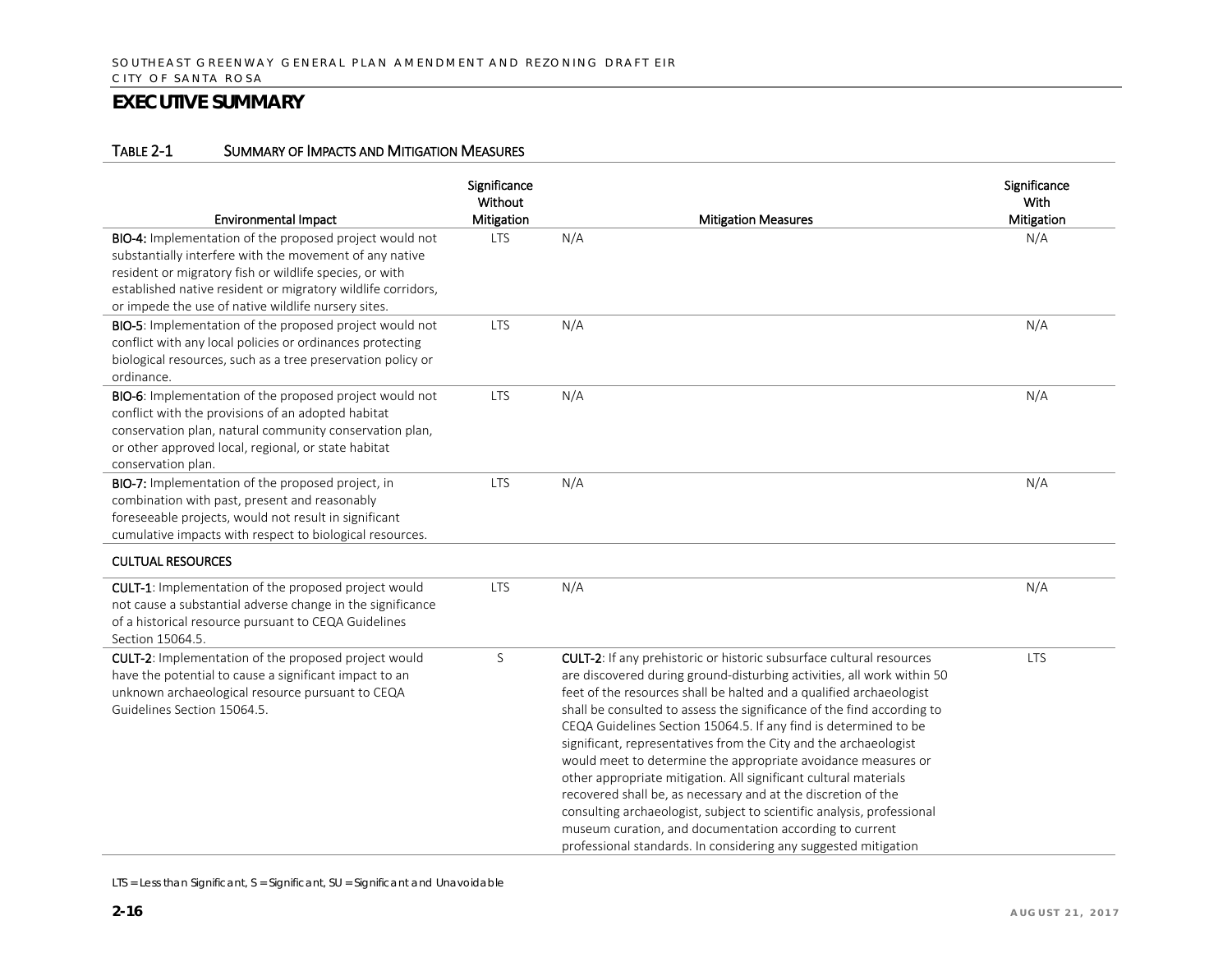| <b>Environmental Impact</b>                                                                                                                                                                                                          | Significance<br>Without<br>Mitigation | <b>Mitigation Measures</b>                                                                                                                                                                                                                                                                                                                                                                                                                                                                                                                                                                                                                                                                                                                                                                                                                                                                                                                                                                                                                                                                                                            | Significance<br>With<br>Mitigation |
|--------------------------------------------------------------------------------------------------------------------------------------------------------------------------------------------------------------------------------------|---------------------------------------|---------------------------------------------------------------------------------------------------------------------------------------------------------------------------------------------------------------------------------------------------------------------------------------------------------------------------------------------------------------------------------------------------------------------------------------------------------------------------------------------------------------------------------------------------------------------------------------------------------------------------------------------------------------------------------------------------------------------------------------------------------------------------------------------------------------------------------------------------------------------------------------------------------------------------------------------------------------------------------------------------------------------------------------------------------------------------------------------------------------------------------------|------------------------------------|
|                                                                                                                                                                                                                                      |                                       | proposed by the consulting archaeologist to mitigate impacts to<br>historical resources or unique archaeological resources, the City shall<br>determine whether avoidance is necessary and feasible in light of<br>factors such as the nature of the find, proposed project design,<br>costs, and other considerations. If avoidance is infeasible, other<br>appropriate measures (e.g., data recovery) would be instituted.<br>Work may proceed on other parts of the project site while mitigation<br>for historical resources or unique archaeological resources is being<br>carried out.                                                                                                                                                                                                                                                                                                                                                                                                                                                                                                                                          |                                    |
| <b>CULT-3:</b> Implementation of the proposed project would<br>have the potential to directly or indirectly affect a unique<br>paleontological resources or site, or unique geological<br>feature.                                   | S                                     | CULT-3: In the event that fossils or fossil-bearing deposits are<br>discovered during construction, excavations within 50 feet of the<br>find shall be temporarily halted or diverted. The contractor shall<br>notify a qualified paleontologist to examine the discovery. The<br>paleontologist shall document the discovery as needed, in<br>accordance with Society of Vertebrate Paleontology standards<br>(Society of Vertebrate Paleontology 1995), evaluate the potential<br>resource, and assess the significance of the finding under the criteria<br>set forth in CEQA Guidelines Section 15064.5. The paleontologist<br>shall notify the appropriate agencies to determine procedures that<br>would be followed before construction is allowed to resume at the<br>location of the find. If the project proponent determines that<br>avoidance is not feasible, the paleontologist shall prepare an<br>excavation plan for mitigating the effect of the project based on the<br>qualities that make the resource important. The plan shall be<br>submitted to the City for review and approval prior to<br>implementation. | <b>LTS</b>                         |
| CULT-4: Implementation of the proposed project would<br>have the potential to disturb humans remains interred<br>outside of formal territories, the disturbance of those<br>remains could result in a significant impact under CEQA. | $\mathsf S$                           | <b>CULT-4:</b> Procedures of conduct following the discovery of human<br>remains have been mandated by Health and Safety Code Section<br>7050.5, Public Resources Code Section 5097.98 and the California<br>Code of Regulations Section 15064.5(e) (CEQA). According to the<br>provisions in CEQA, if human remains are encountered at the site, all<br>work in the immediate vicinity of the discovery shall cease and<br>necessary steps to ensure the integrity of the immediate area shall<br>be taken. The Sonoma County Coroner shall be notified immediately.<br>The Coroner shall then determine whether the remains are Native<br>American. If the Coroner determines the remains are Native<br>American, the Coroner shall notify the NAHC within 24 hours, who                                                                                                                                                                                                                                                                                                                                                            | <b>LTS</b>                         |

#### TABLE 2-1 SUMMARY OF IMPACTS AND MITIGATION MEASURES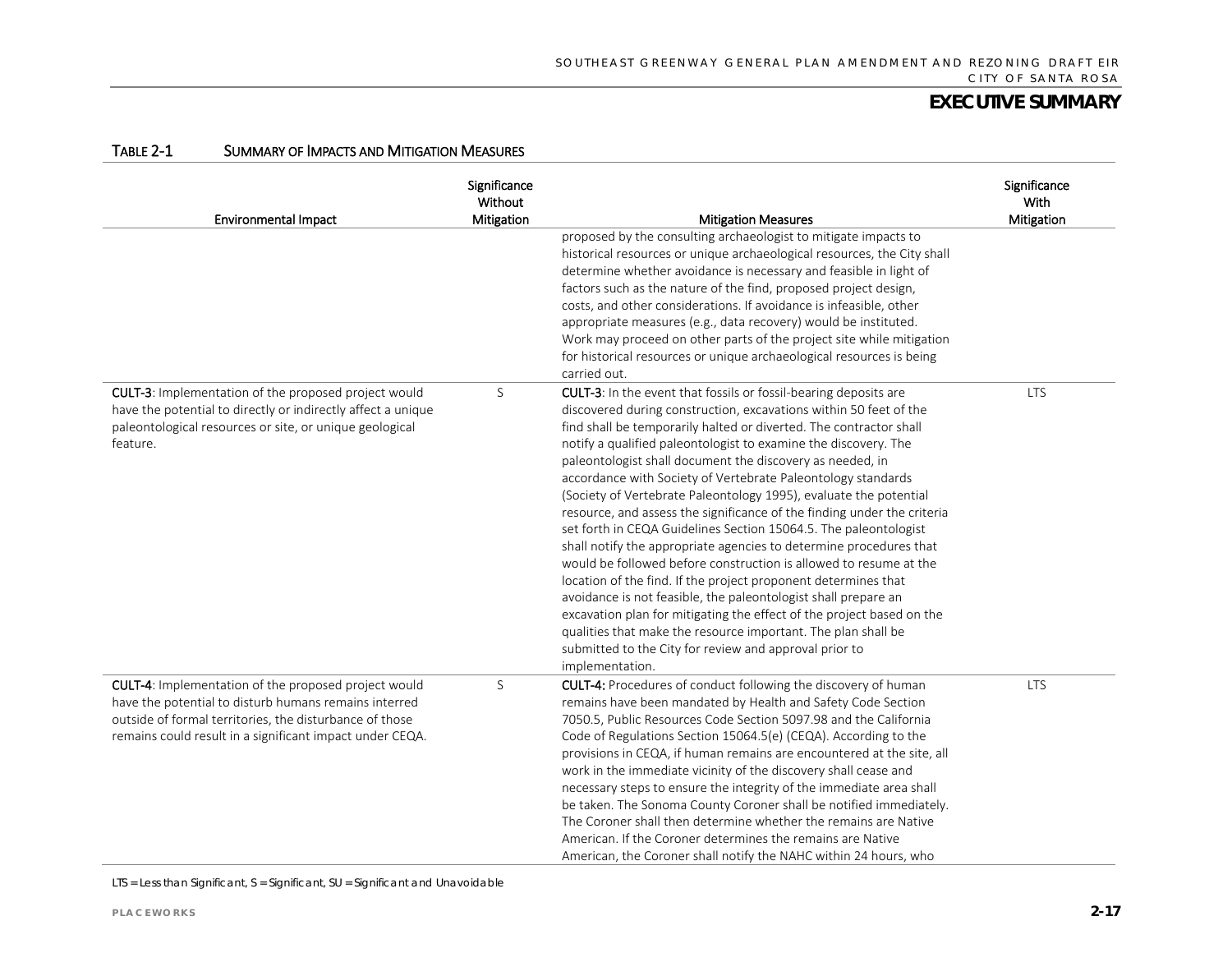|  | TABLE 2-1 | <b>SUMMARY OF IMPACTS AND MITIGATION MEASURES</b> |
|--|-----------|---------------------------------------------------|
|--|-----------|---------------------------------------------------|

|                                                                                                                       | Significance<br>Without |                                                                                                                                  | Significance<br>With |
|-----------------------------------------------------------------------------------------------------------------------|-------------------------|----------------------------------------------------------------------------------------------------------------------------------|----------------------|
| <b>Environmental Impact</b>                                                                                           | Mitigation              | <b>Mitigation Measures</b>                                                                                                       | Mitigation           |
|                                                                                                                       |                         | will, in turn, notify the person the NAHC identifies as the Most Likely                                                          |                      |
|                                                                                                                       |                         | Descendant (MLD) of any human remains. Further actions shall be                                                                  |                      |
|                                                                                                                       |                         | determined, in part, by the desires of the MLD. The MLD has 48<br>hours to make recommendations regarding the disposition of the |                      |
|                                                                                                                       |                         | remains following notification from the NAHC of the discovery. If the                                                            |                      |
|                                                                                                                       |                         | MLD does not make recommendations within 48 hours, the owner                                                                     |                      |
|                                                                                                                       |                         | shall, with appropriate dignity, reinter the remains in an area of the                                                           |                      |
|                                                                                                                       |                         | property secure from further disturbance. Alternatively, if the owner                                                            |                      |
|                                                                                                                       |                         | does not accept the MLD's recommendations, the owner or the                                                                      |                      |
|                                                                                                                       |                         | descendent may request mediation by the NAHC.                                                                                    |                      |
| CULT-5: Implementation of the proposed project would                                                                  | S                       | <b>CULT-5a: Implement Mitigation Measure CULT-2</b>                                                                              | <b>LTS</b>           |
| have the potential to impact TCRs the disturbance of                                                                  |                         | <b>CULT-5b: Implement Mitigation Measure CULT-4</b>                                                                              |                      |
| which could result in a significant impact under CEQA.                                                                |                         |                                                                                                                                  |                      |
| CULT-6: Implementation of the proposed project, in                                                                    | S                       | CULT-6: Implement Mitigation Measures CULT-2, CULT-3, CULT-4,                                                                    | <b>LTS</b>           |
| combination with past, present, and reasonably                                                                        |                         | and CULT-5.                                                                                                                      |                      |
| foreseeable projects, could result in a significant                                                                   |                         |                                                                                                                                  |                      |
| cumulative impact with respect to cultural resources.                                                                 |                         |                                                                                                                                  |                      |
| <b>GEOLOGY AND SOILS</b>                                                                                              |                         |                                                                                                                                  |                      |
| GEO-1: Implementation of the proposed project would<br>not result in substantial soil erosion or the loss of topsoil. | <b>LTS</b>              | N/A                                                                                                                              | N/A                  |
|                                                                                                                       | <b>LTS</b>              | N/A                                                                                                                              |                      |
| GEO-2: Implementation of the proposed project would<br>not result in a significant impact related to development      |                         |                                                                                                                                  | N/A                  |
| on unstable geologic units and soils or result in on- or off-                                                         |                         |                                                                                                                                  |                      |
| site landsliding, lateral spreading, subsidence,                                                                      |                         |                                                                                                                                  |                      |
| liquefaction, or collapse.                                                                                            |                         |                                                                                                                                  |                      |
| GEO-3: Implementation of the proposed project would                                                                   | <b>LTS</b>              | N/A                                                                                                                              | N/A                  |
| not create substantial risks to property as a result of its                                                           |                         |                                                                                                                                  |                      |
| location on expansive soil, as defined by Section 1803.5.3                                                            |                         |                                                                                                                                  |                      |
| of the California Building Code.                                                                                      |                         |                                                                                                                                  |                      |
| GEO-4: Implementation of the proposed project would                                                                   | <b>LTS</b>              | N/A                                                                                                                              | N/A                  |
| not have soils incapable of adequately supporting the use                                                             |                         |                                                                                                                                  |                      |
| of septic tanks or alternative wastewater disposal systems                                                            |                         |                                                                                                                                  |                      |
| where sewers are not available for the disposal of                                                                    |                         |                                                                                                                                  |                      |
| wastewater.                                                                                                           |                         |                                                                                                                                  |                      |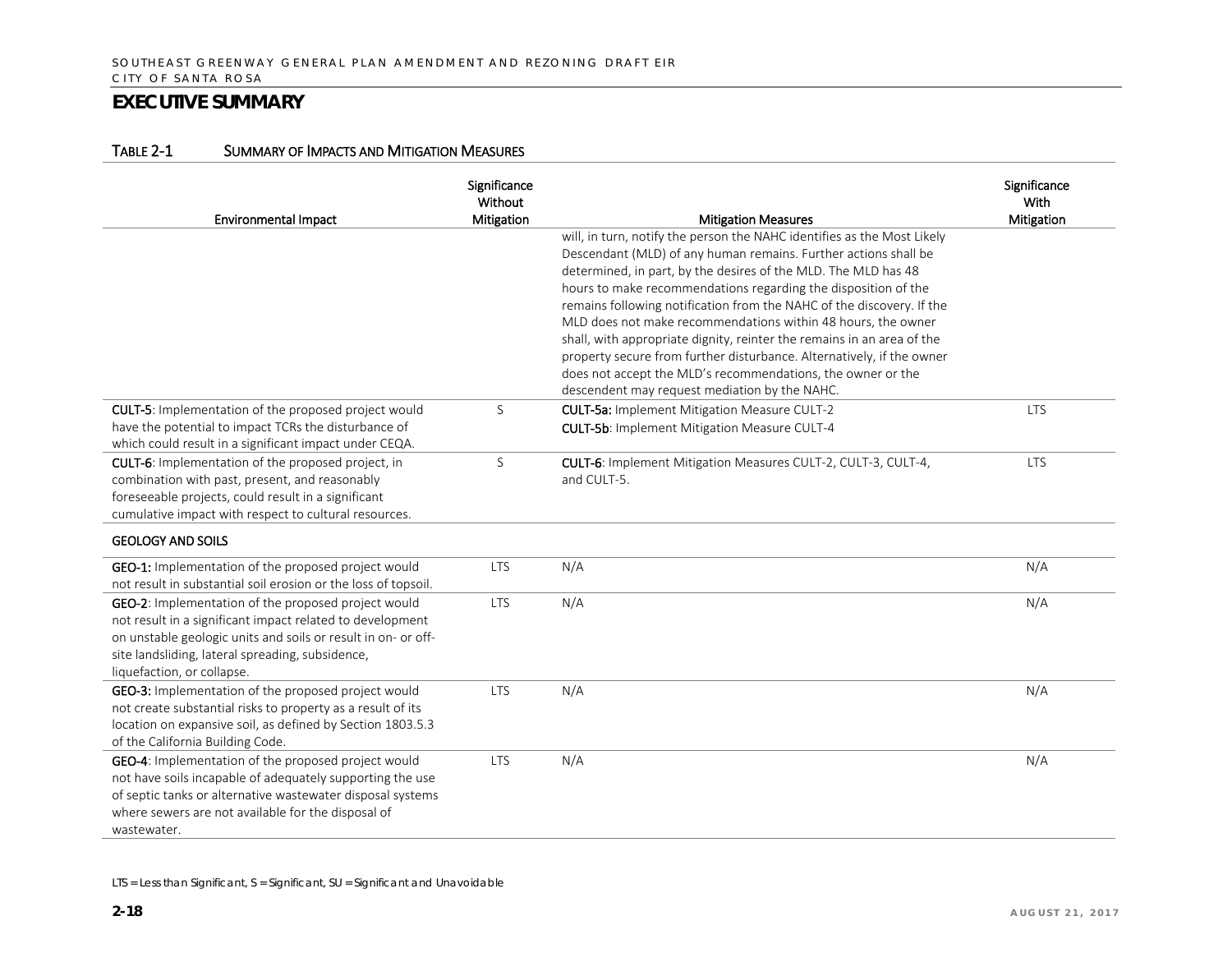#### TABLE 2-1 SUMMARY OF IMPACTS AND MITIGATION MEASURES

| <b>Environmental Impact</b>                                                                                                                                                                                                                                             | Significance<br>Without<br>Mitigation |     | <b>Mitigation Measures</b> | Significance<br>With<br>Mitigation |
|-------------------------------------------------------------------------------------------------------------------------------------------------------------------------------------------------------------------------------------------------------------------------|---------------------------------------|-----|----------------------------|------------------------------------|
| GEO-5: Implementation of the proposed project, in<br>combination with past, present, and reasonably<br>foreseeable projects, would result in less than significant<br>cumulative impacts with respect to geology, soils, and<br>seismicity.                             | LTS                                   | N/A |                            | N/A                                |
| <b>GREENHOUSE GAS EMISSIONS</b>                                                                                                                                                                                                                                         |                                       |     |                            |                                    |
| GHG-1: Implementation of the proposed project would<br>not directly and indirectly generate greenhouse gas<br>emissions that would result in an increase in community<br>emissions from baseline conditions that would have a<br>significant impact on the environment. | <b>LTS</b>                            | N/A |                            | N/A                                |
| GHG-2: Implementation of the proposed project would<br>not conflict with an applicable plan, policy or regulation<br>adopted for the purpose of reducing the emissions of<br>greenhouse gases.                                                                          | <b>LTS</b>                            | N/A |                            | N/A                                |
| GHG-3: Implementation of the proposed project, in<br>combination with past, present, and reasonably<br>foreseeable projects, would not result in significant<br>cumulative impacts with respect to greenhouse gas<br>emissions.                                         | <b>LTS</b>                            | N/A |                            | N/A                                |
| <b>HAZARDS AND HAZARDOUS MATERIALS</b>                                                                                                                                                                                                                                  |                                       |     |                            |                                    |
| HAZ-1: Implementation of the proposed project would<br>not create a significant hazard to the public or the<br>environment through the routine transport, use, or<br>disposal of hazardous materials.                                                                   | <b>LTS</b>                            | N/A |                            | N/A                                |
| HAZ-2: Implementation of the proposed project would<br>not create a significant hazard to the public or the<br>environment through reasonably foreseeable upset and<br>accident conditions involving the release of hazardous<br>materials into the environment.        | <b>LTS</b>                            | N/A |                            | N/A                                |
| HAZ-3: Implementation of the proposed project would<br>not emit hazardous emissions or handle hazardous or<br>acutely hazardous materials, substances, or waste within<br>0.25-miles of an existing or proposed school.                                                 | <b>LTS</b>                            | N/A |                            | N/A                                |

LTS = Less than Significant, S = Significant, SU = Significant and Unavoidable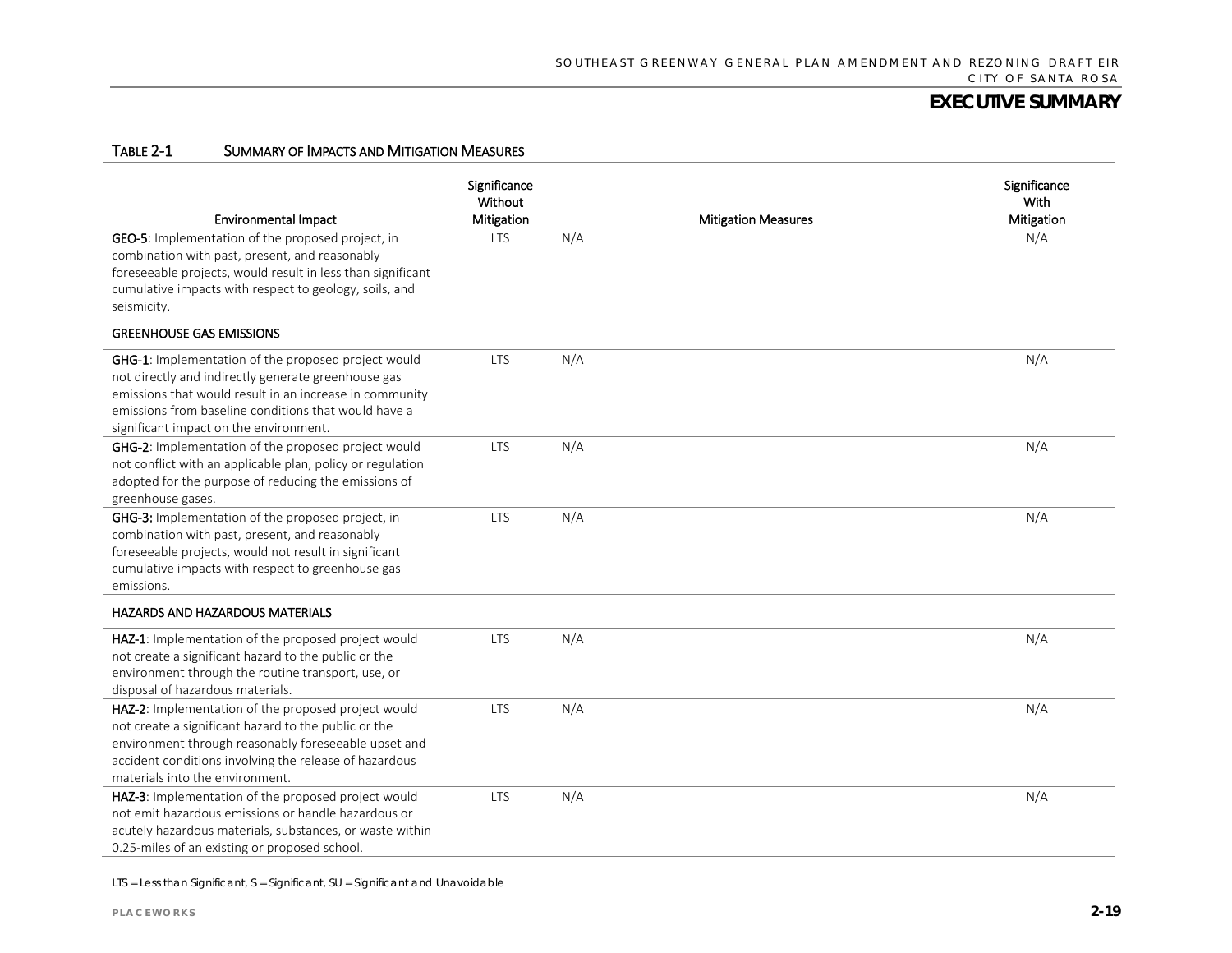#### TABLE 2-1 SUMMARY OF IMPACTS AND MITIGATION MEASURES

| <b>Environmental Impact</b>                                                                                                                                                                                                                                                                          | Significance<br>Without<br>Mitigation |     | <b>Mitigation Measures</b> | Significance<br>With<br>Mitigation |
|------------------------------------------------------------------------------------------------------------------------------------------------------------------------------------------------------------------------------------------------------------------------------------------------------|---------------------------------------|-----|----------------------------|------------------------------------|
| HAZ-4: Implementation of the proposed project would<br>not be located on a site which is included on a list of<br>hazardous materials sites compiled pursuant to<br>Government Code Section 65962.5 and, as a result, would<br>not create a significant hazard to the public or the<br>environment.  | <b>LTS</b>                            | N/A |                            | N/A                                |
| HAZ-5: Implementation of the proposed project would<br>not be located within an airport land use plan or, where<br>such a plan has not been adopted, within 2 miles of a<br>public airport or public use airport resulting in a safety<br>hazard for people residing or working in the project area. | <b>LTS</b>                            | N/A |                            | N/A                                |
| HAZ-6: Implementation of the proposed project would<br>not be within the vicinity of a private airstrip and would<br>not result in a safety hazard for people residing or<br>working in the project area.                                                                                            | <b>LTS</b>                            | N/A |                            | N/A                                |
| HAZ-7: Implementation of the proposed project would<br>not impair implementation of, or physically interfere with,<br>an adopted emergency response plan or emergency<br>evacuation plan.                                                                                                            | <b>LTS</b>                            | N/A |                            | N/A                                |
| HAZ-8: Implementation of the proposed project would<br>not expose people or structures to a significant risk of<br>loss, injury, or death involving wildland fires, including<br>where wildlands are adjacent to urbanized areas or where<br>residences are intermixed with wildlands.               | <b>LTS</b>                            | N/A |                            | N/A                                |
| HAZ-9: Implementation of the proposed project, in<br>combination with past, present, and reasonably<br>foreseeable projects, would result in less-than-significant<br>cumulative impacts with respect to hazards and<br>hazardous materials.                                                         | <b>LTS</b>                            | N/A |                            | N/A                                |
| HYDROLOGY AND WATER QUALITY                                                                                                                                                                                                                                                                          |                                       |     |                            |                                    |
| HYDRO-1: Implementation of the proposed project would<br>not violate any water quality standards or discharge<br>requirements.                                                                                                                                                                       | <b>LTS</b>                            | N/A |                            | N/A                                |
| HYDRO-2: Implementation of the proposed project would<br>not substantially deplete groundwater supplies or                                                                                                                                                                                           | <b>LTS</b>                            | N/A |                            | N/A                                |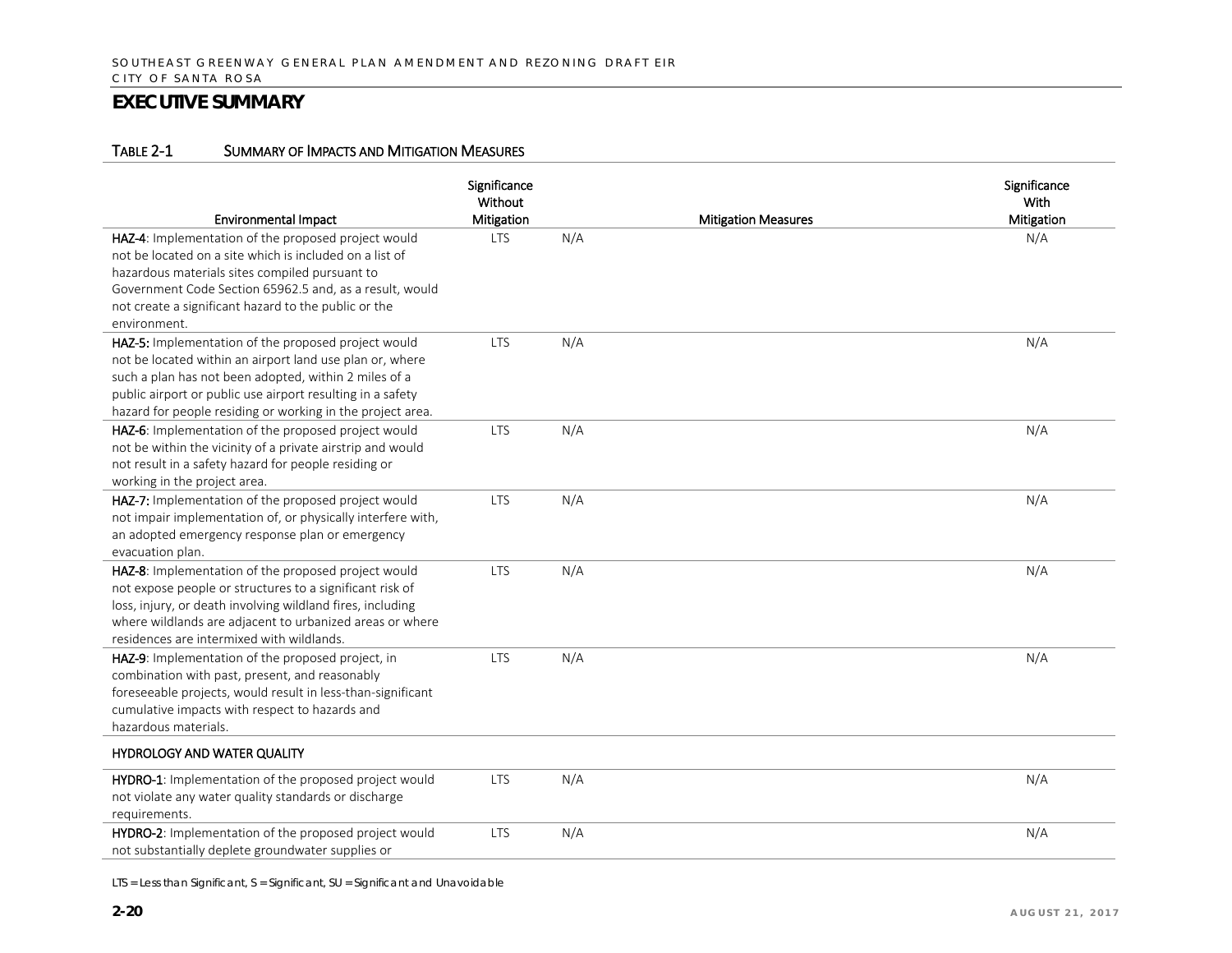#### TABLE 2-1 SUMMARY OF IMPACTS AND MITIGATION MEASURES

| <b>Environmental Impact</b>                                  | Significance<br>Without<br>Mitigation |     | <b>Mitigation Measures</b> | Significance<br>With<br><b>Mitigation</b> |
|--------------------------------------------------------------|---------------------------------------|-----|----------------------------|-------------------------------------------|
| interfere substantially with groundwater recharge such       |                                       |     |                            |                                           |
| that there would be a net deficit in aquifer volume or a     |                                       |     |                            |                                           |
| lowering of the local groundwater table level (e.g., the     |                                       |     |                            |                                           |
| production rate of pre-existing nearby wells would drop      |                                       |     |                            |                                           |
| to a level which would not support existing land uses or     |                                       |     |                            |                                           |
| planned uses for which permits have been granted).           |                                       |     |                            |                                           |
| HYDRO-3: Implementation of the proposed project would        | <b>LTS</b>                            | N/A |                            | N/A                                       |
| not substantially alter the existing drainage pattern of the |                                       |     |                            |                                           |
| site or area, including through the alteration of the course |                                       |     |                            |                                           |
| of a stream or river, or substantially increase the amount   |                                       |     |                            |                                           |
| of surface runoff in a manner which would result in          |                                       |     |                            |                                           |
| substantial erosion or siltation on- or off-site.            |                                       |     |                            |                                           |
| HYDRO-4: Implementation of the proposed project would        | <b>LTS</b>                            | N/A |                            | N/A                                       |
| not substantially alter the existing drainage pattern of the |                                       |     |                            |                                           |
| site or area, including through the alteration of the course |                                       |     |                            |                                           |
| of a stream or river, or substantially increase the rate or  |                                       |     |                            |                                           |
| amount of surface runoff in a manner which would result      |                                       |     |                            |                                           |
| in flooding on- or off-site.                                 |                                       |     |                            |                                           |
| HYDRO-5: Implementation of the proposed project would        | <b>LTS</b>                            | N/A |                            | N/A                                       |
| not create or contribute runoff water which would            |                                       |     |                            |                                           |
| exceed the capacity of existing or planned stormwater        |                                       |     |                            |                                           |
| drainage systems or provide substantial additional           |                                       |     |                            |                                           |
| sources of polluted runoff.                                  |                                       |     |                            |                                           |
| HYDRO-6: Implementation of the proposed project would        | <b>LTS</b>                            | N/A |                            | N/A                                       |
| not otherwise substantially degrade water quality.           |                                       |     |                            |                                           |
| HYDRO-7: Implementation of the proposed project, in          | <b>LTS</b>                            | N/A |                            | N/A                                       |
| combination with past, present, and reasonably               |                                       |     |                            |                                           |
| foreseeable projects, would result in less-than-significant  |                                       |     |                            |                                           |
| cumulative impacts with respect to hydrology and water       |                                       |     |                            |                                           |
| quality.                                                     |                                       |     |                            |                                           |
| <b>LAND USE AND PLANNING</b>                                 |                                       |     |                            |                                           |
| LU-1: Implementation of the proposed project would not       | <b>LTS</b>                            | N/A |                            | N/A                                       |
| physically divide an established community.                  |                                       |     |                            |                                           |
| LU-2: Implementation of the proposed project would not       | <b>LTS</b>                            | N/A |                            | N/A                                       |
| conflict with any applicable land use plan, policy, or       |                                       |     |                            |                                           |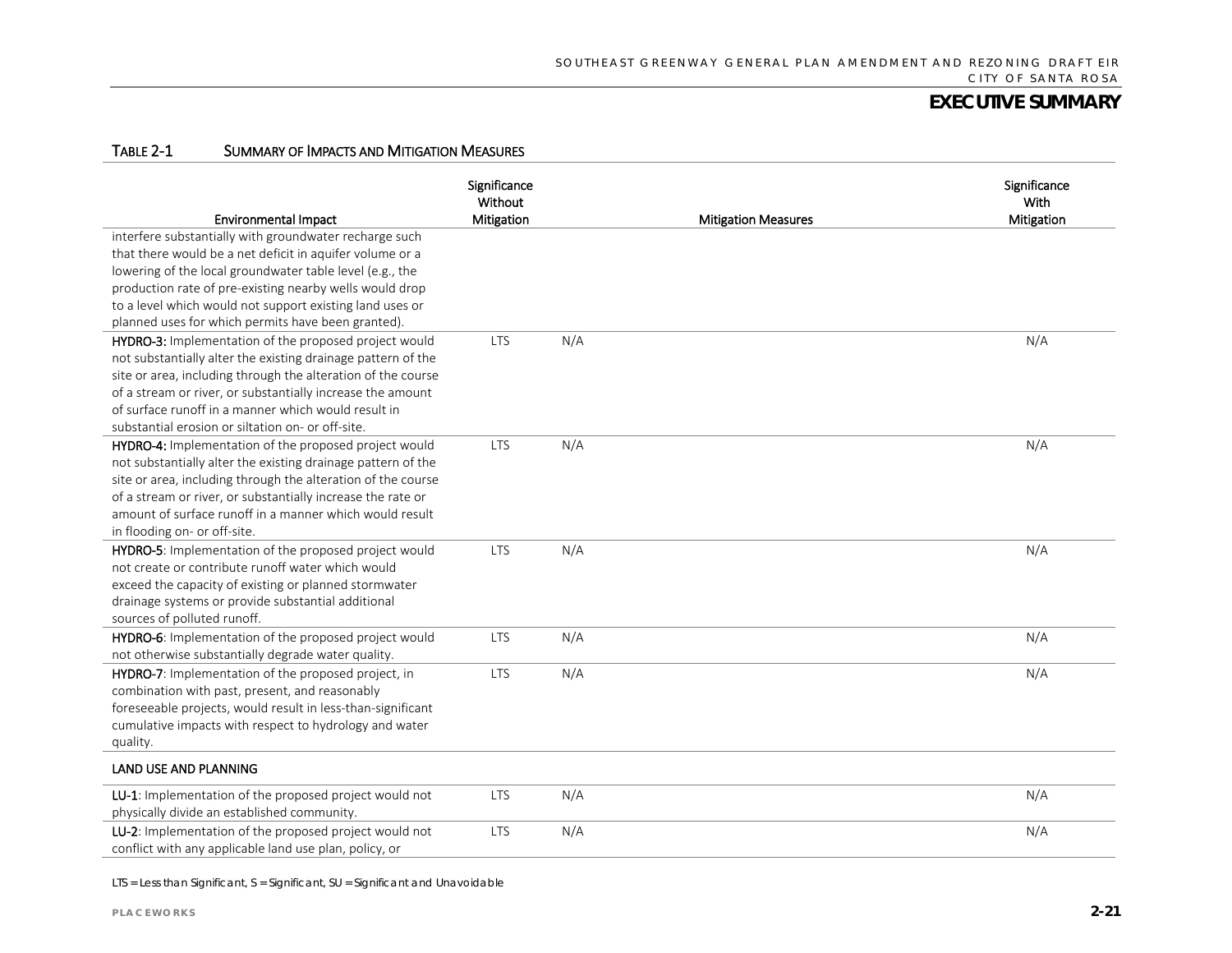#### TABLE 2-1 SUMMARY OF IMPACTS AND MITIGATION MEASURES

| <b>Environmental Impact</b>                                                                                                                                                                                                                                                                               | Significance<br>Without<br>Mitigation |     | <b>Mitigation Measures</b> | Significance<br>With<br>Mitigation |
|-----------------------------------------------------------------------------------------------------------------------------------------------------------------------------------------------------------------------------------------------------------------------------------------------------------|---------------------------------------|-----|----------------------------|------------------------------------|
| regulation of an agency with jurisdiction over the project<br>(including, but not limited to, the general plan, specific<br>plan, local coastal program, or zoning ordinance) adopted<br>for the purpose of avoiding or mitigating an<br>environmental effect.                                            |                                       |     |                            |                                    |
| LU-3: Implementation of the proposed project would not<br>conflict with any applicable habitat conservation plan or<br>natural community conservation plan.                                                                                                                                               | <b>LTS</b>                            | N/A |                            | N/A                                |
| LU-4: Implementation of the proposed project, in<br>combination with past, present, and reasonably<br>foreseeable projects, would not result in significant<br>cumulative impacts with respect to land use and planning.                                                                                  | <b>LTS</b>                            | N/A |                            | N/A                                |
| <b>NOISE</b>                                                                                                                                                                                                                                                                                              |                                       |     |                            |                                    |
| NOISE-1: Implementation of the proposed project would<br>not cause exposure of people to, or generation of, noise<br>levels in excess of standards established in the General<br>Plan or the Municipal Code, and/or the applicable<br>standards of other agencies.                                        | <b>LTS</b>                            | N/A |                            | N/A                                |
| NOISE-2: Implementation of the proposed project would<br>not cause exposure of people to, or generation of,<br>excessive groundborne vibration or groundborne noise<br>levels.                                                                                                                            | <b>LTS</b>                            | N/A |                            | N/A                                |
| NOISE-3: Implementation of the proposed project would<br>not cause a substantial permanent increase in ambient<br>noise levels in the project vicinity above levels existing<br>without the proposed project.                                                                                             | <b>LTS</b>                            | N/A |                            | N/A                                |
| NOISE-4: Implementation of the proposed project would<br>cause a substantial temporary or periodic increase in<br>ambient noise levels in the project vicinity above levels<br>existing without the project.                                                                                              | <b>LTS</b>                            | N/A |                            | N/A                                |
| NOISE-5: Implementation of the proposed project would<br>not cause exposure of people residing or working in the<br>vicinity of the study area to excessive aircraft noise levels,<br>for a project located within an airport land use plan, or<br>where such a plan has not been adopted, within 2 miles | <b>LTS</b>                            | N/A |                            | N/A                                |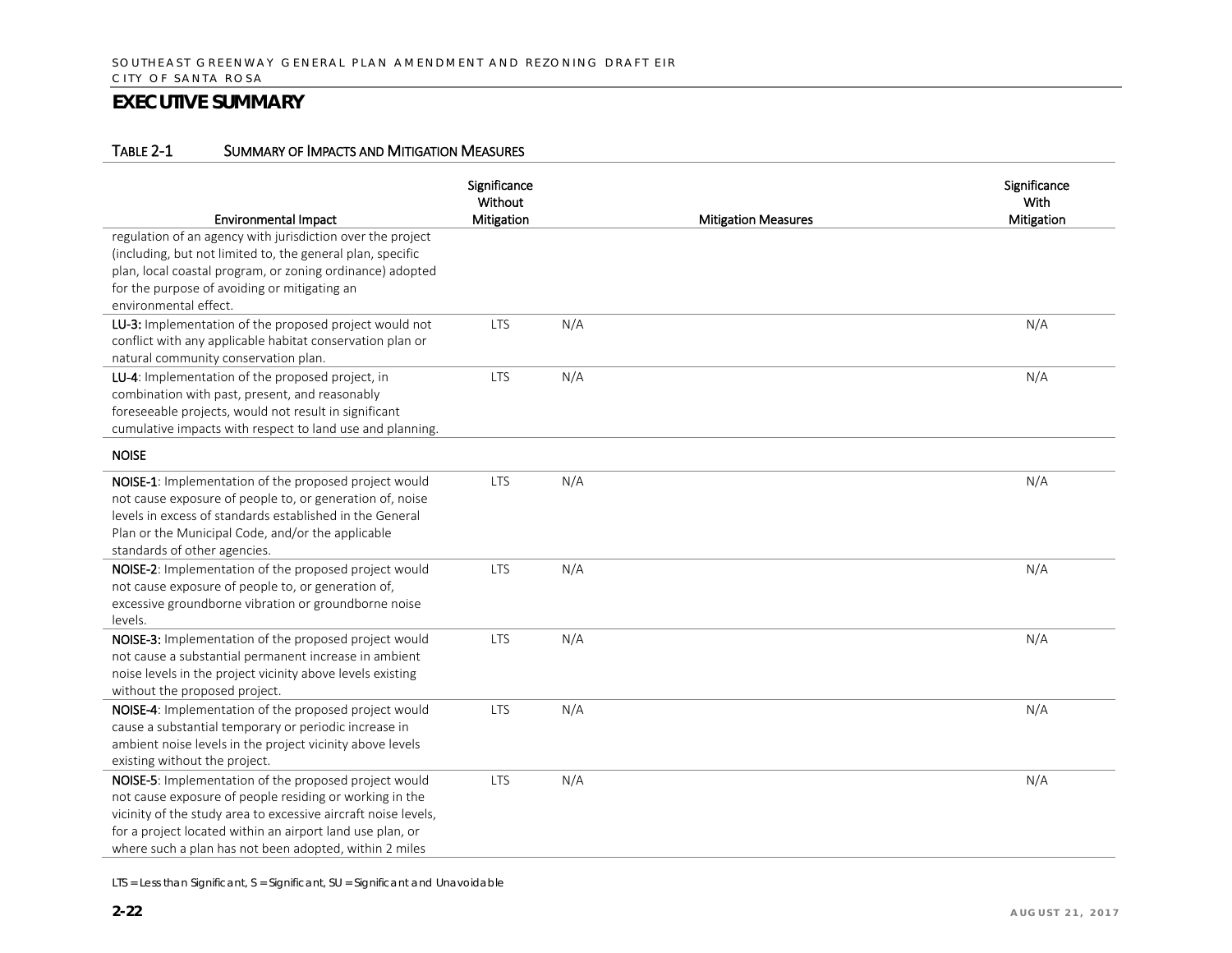#### TABLE 2-1 SUMMARY OF IMPACTS AND MITIGATION MEASURES

| <b>Environmental Impact</b>                                                                                                                                                                                                                                                       | Significance<br>Without<br>Mitigation |     | <b>Mitigation Measures</b> | Significance<br>With<br>Mitigation |
|-----------------------------------------------------------------------------------------------------------------------------------------------------------------------------------------------------------------------------------------------------------------------------------|---------------------------------------|-----|----------------------------|------------------------------------|
| of a public airport or public use airport.                                                                                                                                                                                                                                        |                                       |     |                            |                                    |
| NOISE-6: Implementation of the proposed project would<br>not cause exposure of people residing or working in the<br>project site to excessive noise levels, for a project within<br>the vicinity of a private airstrip.                                                           | <b>LTS</b>                            | N/A |                            | N/A                                |
| NOISE-7: Implementation of the proposed project, in<br>combination with past, present, and reasonably<br>foreseeable projects, would not result in a significant<br>cumulative impacts with respect to noise.                                                                     | <b>LTS</b>                            | N/A |                            | N/A                                |
| POPULATION AND HOUSING                                                                                                                                                                                                                                                            |                                       |     |                            |                                    |
| <b>POP-1:</b> Implementation of the proposed project would<br>not induce substantial population growth in an area,<br>either directly (for example, by proposing new homes and<br>businesses) or indirectly (for example, through extension<br>of roads or other infrastructure). | <b>LTS</b>                            | N/A |                            | N/A                                |
| POP-2: Implementation of the proposed project would<br>not displace substantial numbers of existing housing<br>units, necessitating the construction of replacement<br>housing elsewhere.                                                                                         | <b>LTS</b>                            | N/A |                            | N/A                                |
| POP-3: Implementation of the proposed project would<br>not displace substantial numbers of people, necessitating<br>the construction of replacement housing elsewhere.                                                                                                            | <b>LTS</b>                            | N/A |                            | N/A                                |
| POP-4: Implementation of the proposed project, in<br>combination with past, present, and reasonably<br>foreseeable projects, would not result in significant<br>cumulative impact with respect to population and<br>housing.                                                      | <b>LTS</b>                            | N/A |                            | N/A                                |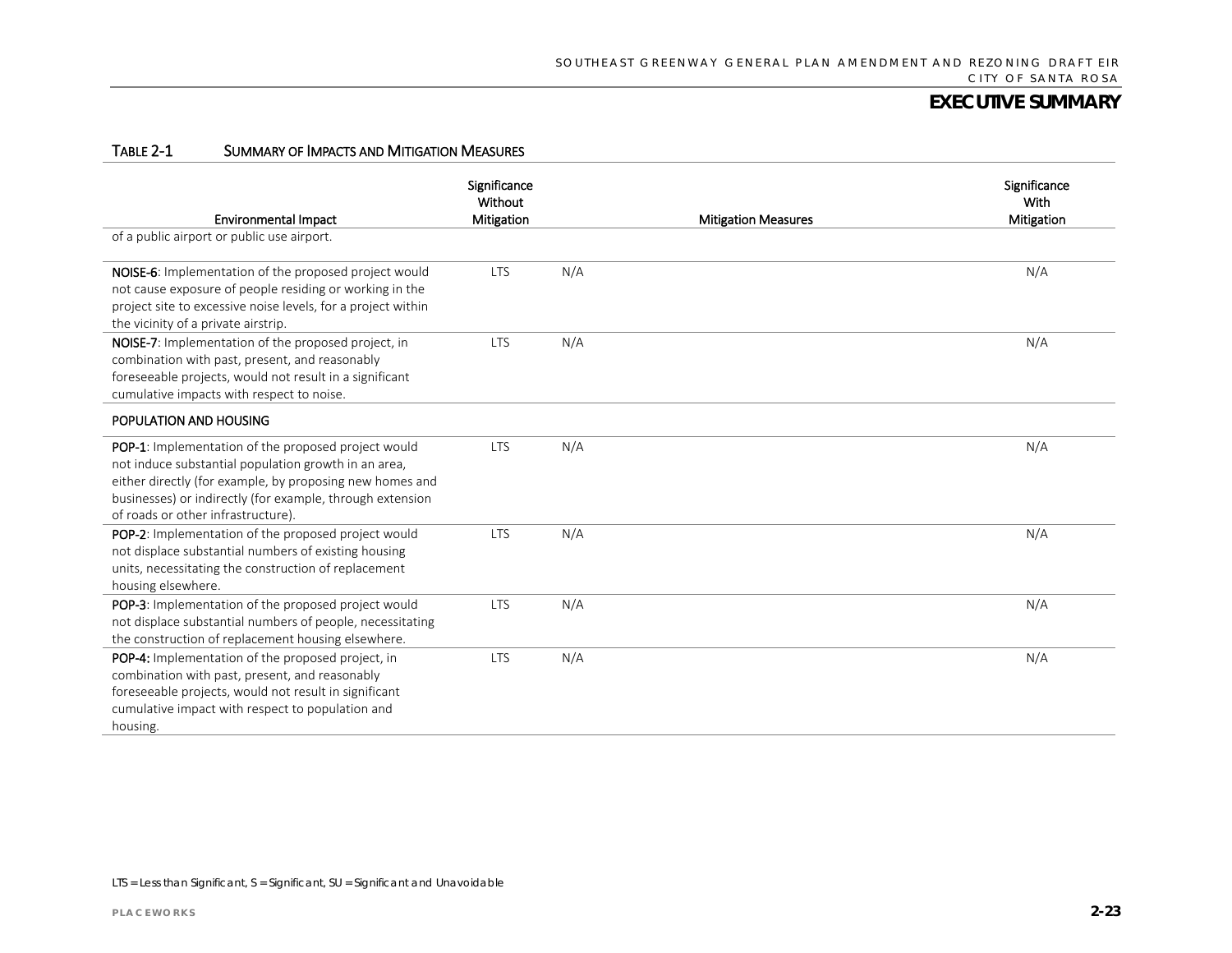#### TABLE 2-1 SUMMARY OF IMPACTS AND MITIGATION MEASURES

| <b>Environmental Impact</b>                                                                                                                                                                                                                                                                                                    | Significance<br>Without<br>Mitigation |     | <b>Mitigation Measures</b> | Significance<br>With<br>Mitigation |
|--------------------------------------------------------------------------------------------------------------------------------------------------------------------------------------------------------------------------------------------------------------------------------------------------------------------------------|---------------------------------------|-----|----------------------------|------------------------------------|
| PUBLIC SERVICES AND RECREATION                                                                                                                                                                                                                                                                                                 |                                       |     |                            |                                    |
| PS-1: Implementation of the proposed project would not<br>result in the need for new or physically altered fire<br>protection facilities, the construction of which could<br>cause significant environmental impacts, in order to<br>maintain acceptable service ratios, response times, or<br>other performance objectives.   | <b>LTS</b>                            | N/A |                            | N/A                                |
| PS-2: Implementation of the proposed project, in<br>combination with past, present, and reasonably<br>foreseeable projects, would result in less-than-significant<br>cumulative impacts with respect to fire protection<br>services.                                                                                           | <b>LTS</b>                            | N/A |                            | N/A                                |
| PS-3: Implementation of the proposed project would not<br>result in the need for new or physically altered police<br>protection facilities, the construction of which could<br>cause significant environmental impacts, in order to<br>maintain acceptable service ratios, response times, or<br>other performance objectives. | <b>LTS</b>                            | N/A |                            | N/A                                |
| PS-4: The proposed project, in combination with past,<br>present and reasonably foreseeable projects, would result<br>in less-than-significant cumulative impacts with respect to<br>police services.                                                                                                                          | <b>LTS</b>                            | N/A |                            | N/A                                |
| PS-5: Implementation of the proposed project would not<br>result in the need for new or physically altered school<br>facilities, the construction of which could cause significant<br>environmental impacts, in order to maintain acceptable<br>service ratios, or other performance objectives.                               | <b>LTS</b>                            | N/A |                            | N/A                                |
| PS-6: Implementation of the proposed project, in<br>combination with past, present, and reasonably<br>foreseeable projects, would result in less-than-significant<br>cumulative impacts with respect to school services.                                                                                                       | <b>LTS</b>                            | N/A |                            | N/A                                |
| PS-7: The proposed project would not result in the need<br>for new or physically altered public facilities, the<br>construction of which could cause significant<br>environmental impacts, in order to maintain acceptable                                                                                                     | <b>LTS</b>                            | N/A |                            | N/A                                |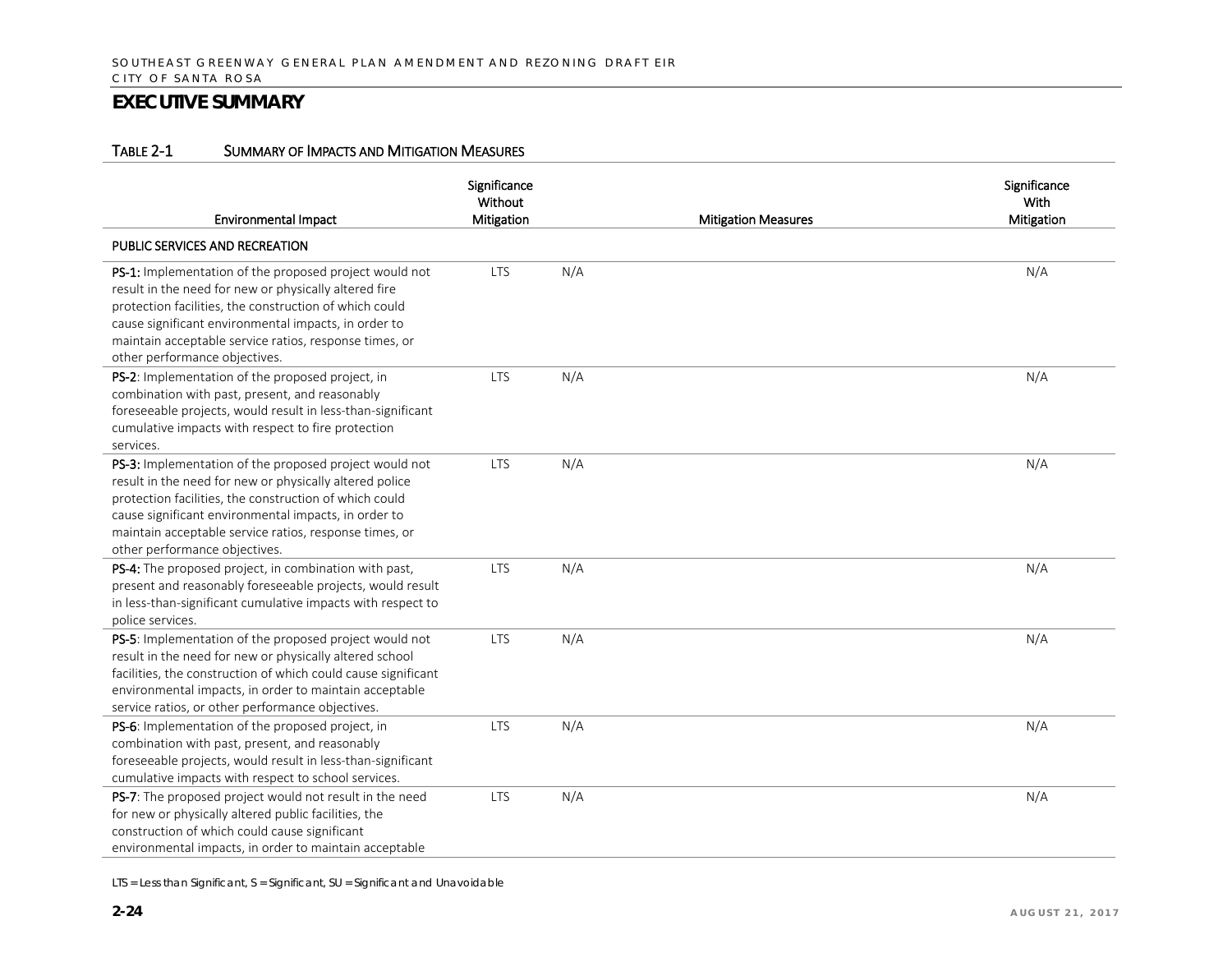#### TABLE 2-1 SUMMARY OF IMPACTS AND MITIGATION MEASURES

| <b>Environmental Impact</b>                                                                                                                                                                                                                                                                                                                                                              | Significance<br>Without<br>Mitigation | <b>Mitigation Measures</b>                                                                                                                                                                                                                             | Significance<br>With<br>Mitigation |
|------------------------------------------------------------------------------------------------------------------------------------------------------------------------------------------------------------------------------------------------------------------------------------------------------------------------------------------------------------------------------------------|---------------------------------------|--------------------------------------------------------------------------------------------------------------------------------------------------------------------------------------------------------------------------------------------------------|------------------------------------|
| service ratios, or other performance objectives.                                                                                                                                                                                                                                                                                                                                         |                                       |                                                                                                                                                                                                                                                        |                                    |
| PS-8: The proposed project, in combination with past,<br>present, and reasonably foreseeable projects, would<br>result in less-than-significant cumulative impacts with<br>respect to the construction of other public facilities.                                                                                                                                                       | <b>LTS</b>                            | N/A                                                                                                                                                                                                                                                    | N/A                                |
| PS-9: Implementation of the proposed project would not<br>result in the need for new or physically altered park<br>facilities, the construction of which could cause significant<br>environmental impacts, in order to maintain acceptable<br>service ratios, or other performance objectives.                                                                                           | <b>LTS</b>                            | N/A                                                                                                                                                                                                                                                    | N/A                                |
| PS-10: Implementation of the proposed project would not<br>increase the use of existing neighborhood and regional<br>parks or other recreational facilities, such that substantial<br>physical deterioration of the facility would occur, or be<br>accelerated.                                                                                                                          | <b>LTS</b>                            | N/A                                                                                                                                                                                                                                                    | N/A                                |
| PS-11: The proposed project would include recreational<br>facilities and would not require the construction or<br>expansion of recreational facilities which might have an<br>adverse physical effect on the environment.                                                                                                                                                                | <b>LTS</b>                            | N/A                                                                                                                                                                                                                                                    | N/A                                |
| PS-12: The proposed project, in combination with past,<br>present and reasonably foreseeable projects, would result<br>in less-than-significant cumulative impacts with respect to<br>parks.                                                                                                                                                                                             | <b>LTS</b>                            | N/A                                                                                                                                                                                                                                                    | N/A                                |
| <b>TRANSPORTATION AND CIRCULATION</b>                                                                                                                                                                                                                                                                                                                                                    |                                       |                                                                                                                                                                                                                                                        |                                    |
| TRANS-1a: The Farmers Lane/SR 12 Eastbound Off-ramp-<br>Hoen Avenue Frontage Road intersection (#8) currently<br>operates unacceptably at LOS E during the PM peak hour<br>and is projected to continue operating at LOS E upon the<br>addition of project-generated traffic, with increases in<br>delay of approximately 9.6 seconds. This is considered to<br>be a significant impact. | S                                     | As discussed in Chapter 4.13, Transportation and Circulation, under<br>impact discussion TRANS-1, measures that could potentially reduce<br>this impact were considered and were determined to be infeasible.<br>See Chapter 4.13 for more discussion. | SU                                 |
| TRANS-1b: On Farmers Lane under Future plus Project<br>conditions, the project is anticipated to cause a 1-mile per<br>hour reduction in average southbound speeds during the                                                                                                                                                                                                            | S                                     | As discussed in Chapter 4.13, Transportation and Circulation, under<br>impact discussion TRANS-1, measures that could potentially reduce<br>this impact were considered and were determined to be infeasible.                                          | SU                                 |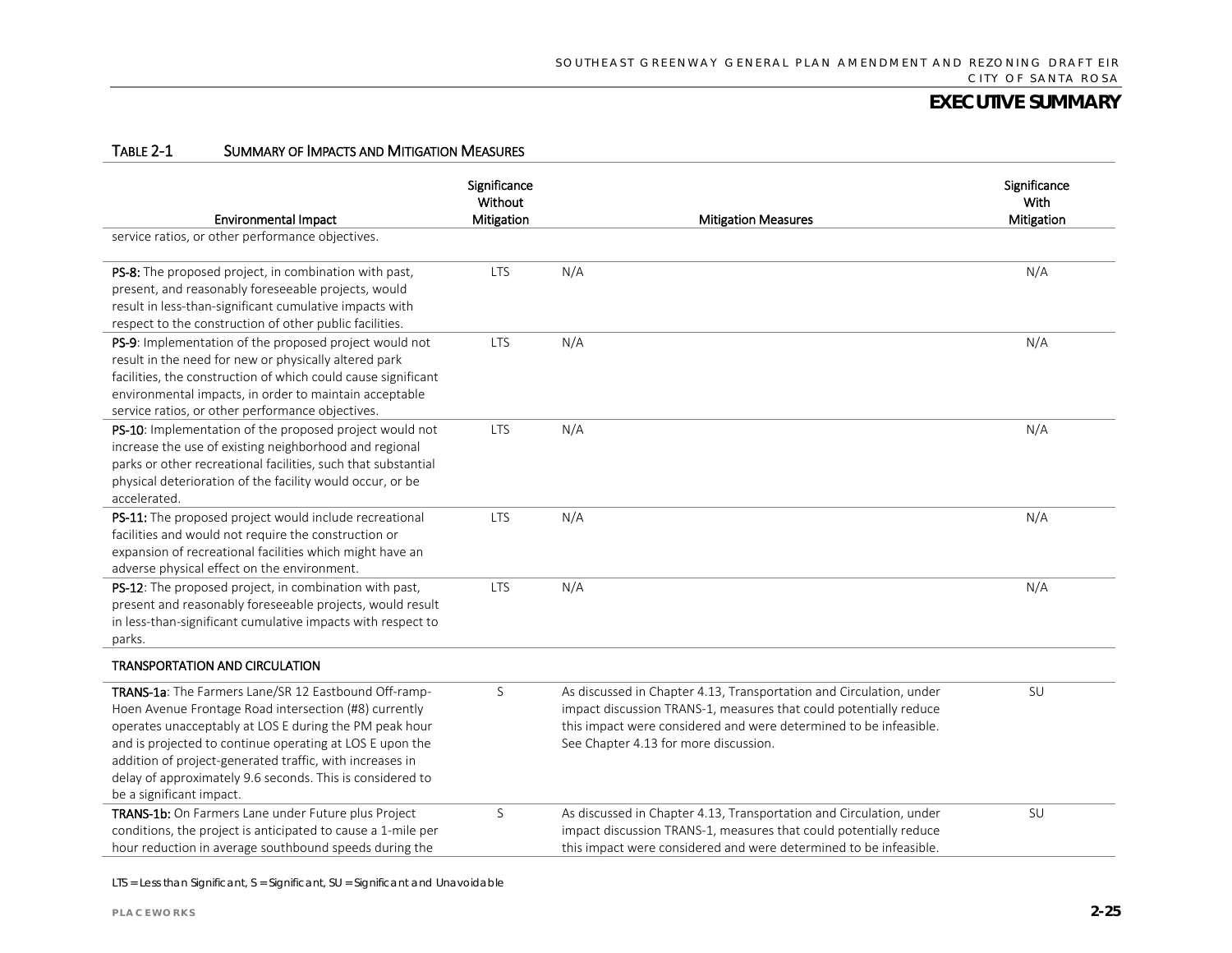#### TABLE 2-1 SUMMARY OF IMPACTS AND MITIGATION MEASURES

| <b>Environmental Impact</b>                                                                                                                                                                                                                                                                                                           | Significance<br>Without<br>Mitigation | <b>Mitigation Measures</b>                                                                                                                                                                                                                                                                                                                                                                                                                                                      | Significance<br>With<br>Mitigation |
|---------------------------------------------------------------------------------------------------------------------------------------------------------------------------------------------------------------------------------------------------------------------------------------------------------------------------------------|---------------------------------------|---------------------------------------------------------------------------------------------------------------------------------------------------------------------------------------------------------------------------------------------------------------------------------------------------------------------------------------------------------------------------------------------------------------------------------------------------------------------------------|------------------------------------|
| PM peak hour, and is anticipated to cause operation to<br>drop from LOS D to LOS E in the southbound direction<br>during the AM peak hour.                                                                                                                                                                                            |                                       | See Chapter 4.13 for more discussion.                                                                                                                                                                                                                                                                                                                                                                                                                                           |                                    |
| TRANS-1c: The Farmers Lane/Fourth Street-Sonoma<br>Highway intersection (#1) is projected to operate<br>unacceptably at LOS E during the AM and PM peak hours<br>without the project and with the addition of project<br>traffic would drop to LOS F during the AM peak hour.                                                         | S                                     | As discussed in Chapter 4.3, Transportation and Circulation, under<br>impact discussion TRANS-1, measures that could potentially reduce<br>this impact were found to be infeasible.                                                                                                                                                                                                                                                                                             | SU                                 |
| TRANS-1d: The southbound stop-controlled approach the<br>Hoen Avenue/Franquette Avenue intersection (#13) is<br>projected to operate at LOS F during the AM peak hour,<br>with a 6.1-second increase in delay attributable to the<br>project, which would meet the CA-MUTCD "Peak Hour<br>Volume" warrant for signalization.          | S                                     | TRANS-1d: A traffic signal should be installed at the intersection of<br>Hoen Avenue/Franquette Avenue in the future. The City's<br>Department of Transportation and Public Works should monitor<br>operation at the intersection through field observations and review<br>of development traffic impact studies, and add signalization of the<br>intersection to the Capital Improvement Program once the City<br>Traffic Engineer determines that signalization is warranted. | <b>LTS</b>                         |
| TRANS-2: Implementation of the proposed project would<br>not conflict with an applicable congestion management<br>program, including, but not limited to, level-of-service<br>standards and travel demand measures, or other<br>standards established by the county congestion<br>management agency for designated roads or highways. | <b>LTS</b>                            | N/A                                                                                                                                                                                                                                                                                                                                                                                                                                                                             | N/A                                |
| TRANS-3: The proposed project would not result in a<br>change in air traffic patterns, including either an increase<br>in traffic levels or a change in location that results in<br>substantial safety risks.                                                                                                                         | <b>LTS</b>                            | N/A                                                                                                                                                                                                                                                                                                                                                                                                                                                                             | N/A                                |
| TRANS-4: Implementation of the proposed project would<br>not substantially increase hazards due to a design feature<br>(e.g. sharp curves or dangerous intersection) or<br>incompatible uses (e.g. farm equipment).                                                                                                                   | <b>LTS</b>                            | N/A                                                                                                                                                                                                                                                                                                                                                                                                                                                                             | N/A                                |
| TRANS-5: Implementation of the proposed project would<br>not result in inadequate emergency access.                                                                                                                                                                                                                                   | <b>LTS</b>                            | N/A                                                                                                                                                                                                                                                                                                                                                                                                                                                                             | N/A                                |
| TRANS-6a: The proposed multi-use pathway crossings<br>could result in pedestrian and bicyclist safety concerns.                                                                                                                                                                                                                       | S                                     | TANS-6a.1: The mid-block multi-use pathway crossings on<br>Summerfield Road and Yulupa Avenue should include, at a minimum,<br>an active pedestrian warning system (such as, but not limited to,<br>pedestrian-activated flashing beacons or rapid rectangular flashing<br>beacons) as well as high-visibility crosswalk markings.                                                                                                                                              | <b>LTS</b>                         |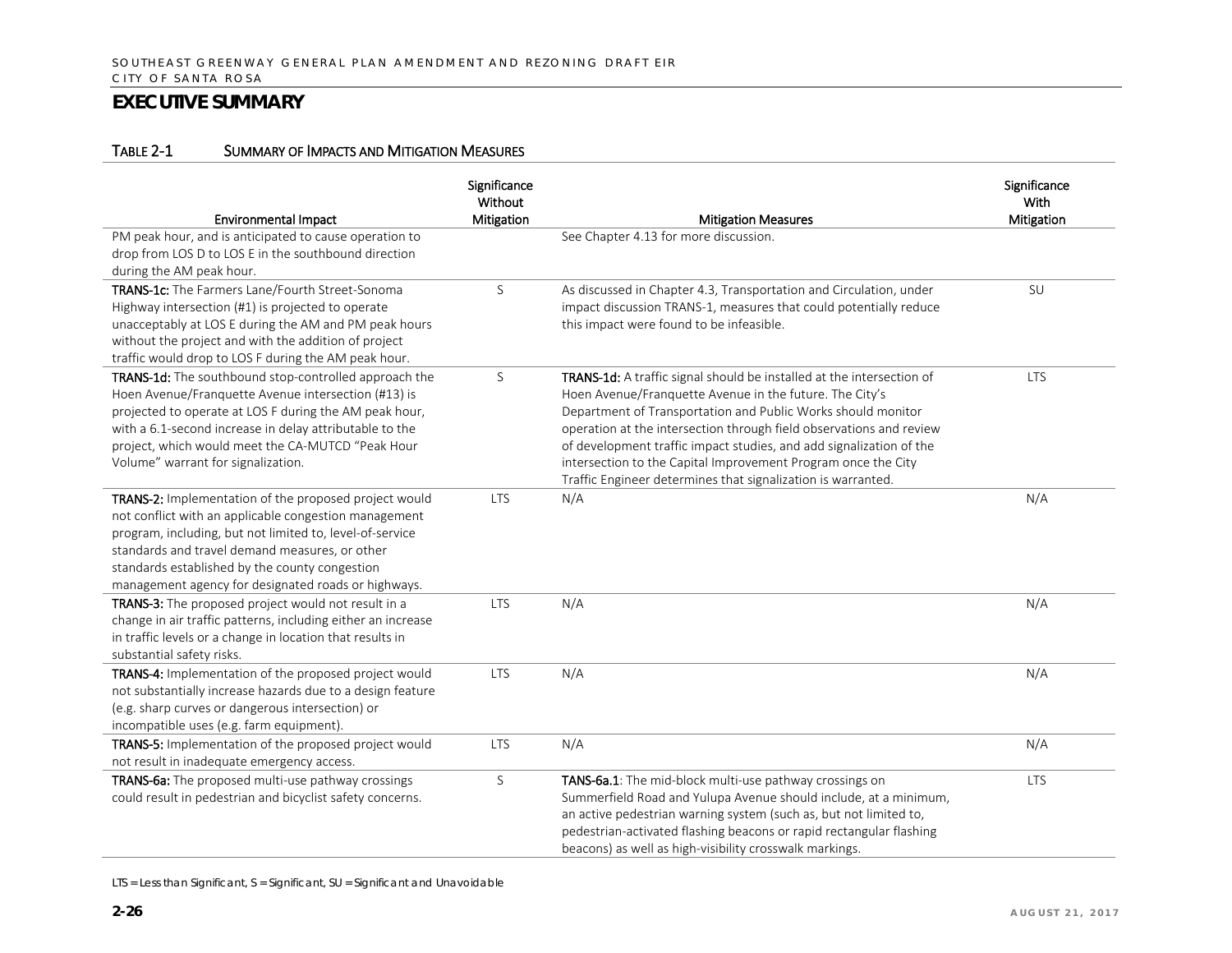| <b>Environmental Impact</b>                             | Significance<br>Without<br>Mitigation | <b>Mitigation Measures</b>                                                                       | Significance<br>With<br>Mitigation |
|---------------------------------------------------------|---------------------------------------|--------------------------------------------------------------------------------------------------|------------------------------------|
|                                                         |                                       | TRANS-6a.2: The mid-block multi-use pathway crossing on                                          |                                    |
|                                                         |                                       | Franquette Avenue should include, at a minimum, high-visibility                                  |                                    |
|                                                         |                                       | crosswalk markings and signs.                                                                    |                                    |
|                                                         |                                       | TRANS-6a.3: The multi-use pathway crossing at the Hoen                                           |                                    |
|                                                         |                                       | Avenue/Hoen Avenue Frontage Road-Cypress Way signalized                                          |                                    |
|                                                         |                                       | intersection should include, at a minimum, new high-visibility                                   |                                    |
|                                                         |                                       | crosswalk markings and signal phasing to serve pedestrians and                                   |                                    |
|                                                         |                                       | bicyclists, as well as signage (such as "Yield to Bikes" signs) alerting                         |                                    |
|                                                         |                                       | drivers to the presence of bike crossings.                                                       |                                    |
|                                                         |                                       | TRANS-6a.4: The ultimate configuration of multi-use pathway street                               |                                    |
|                                                         |                                       | crossing designs, including selection of warning devices if                                      |                                    |
|                                                         |                                       | appropriate, shall be determined by the City's Traffic Engineer, in                              |                                    |
|                                                         |                                       | consideration of the physical characteristics of each site and best                              |                                    |
|                                                         |                                       | design practices that exist at the time the design is initiated.                                 |                                    |
| TRANS-6b: Potential development of an at-grade crossing | S                                     | TRANS-6b.1: If an at-grade pedestrian crossing is to be implemented                              | <b>LTS</b>                         |
| at the Hoen Avenue Frontage Road/SR 12 Westbound On-    |                                       | at Hoen Avenue Frontage Road/SR 12 Westbound On-ramp                                             |                                    |
| ramp intersection could result in pedestrian safety     |                                       | intersection, the intersection would need to be modified to include,                             |                                    |
| concerns.                                               |                                       | at a minimum, the following components:                                                          |                                    |
|                                                         |                                       | " Signal or pedestrian hybrid beacon with an exclusive phase for<br>pedestrian-bicycle movements |                                    |
|                                                         |                                       | Horizontal realignment that regulates vehicle speeds to no                                       |                                    |
|                                                         |                                       | greater than 35 mph at the crossing                                                              |                                    |
|                                                         |                                       | ■ Maintained clear line of sight between drivers and                                             |                                    |
|                                                         |                                       | pedestrians/bicyclists on the crossing                                                           |                                    |
|                                                         |                                       | " Right-turn pocket on westbound Hoen Avenue Frontage Road to                                    |                                    |
|                                                         |                                       | provide vehicle queue storage                                                                    |                                    |
|                                                         |                                       | TRANS-6b.2: The ultimate configuration of any at-grade pedestrian                                |                                    |
|                                                         |                                       | crossing at the Hoen Avenue Frontage Road/SR 12 Westbound On-                                    |                                    |
|                                                         |                                       | ramp intersection shall be evaluated and determined by the City's                                |                                    |
|                                                         |                                       | Traffic Engineer, in collaboration with Caltrans, and in consideration                           |                                    |
|                                                         |                                       | of the physical characteristics the site and best design practices that                          |                                    |
|                                                         |                                       | exist at the time the design is initiated. The City shall obtain an                              |                                    |

#### TABLE 2-1 SUMMARY OF IMPACTS AND MITIGATION MEASURES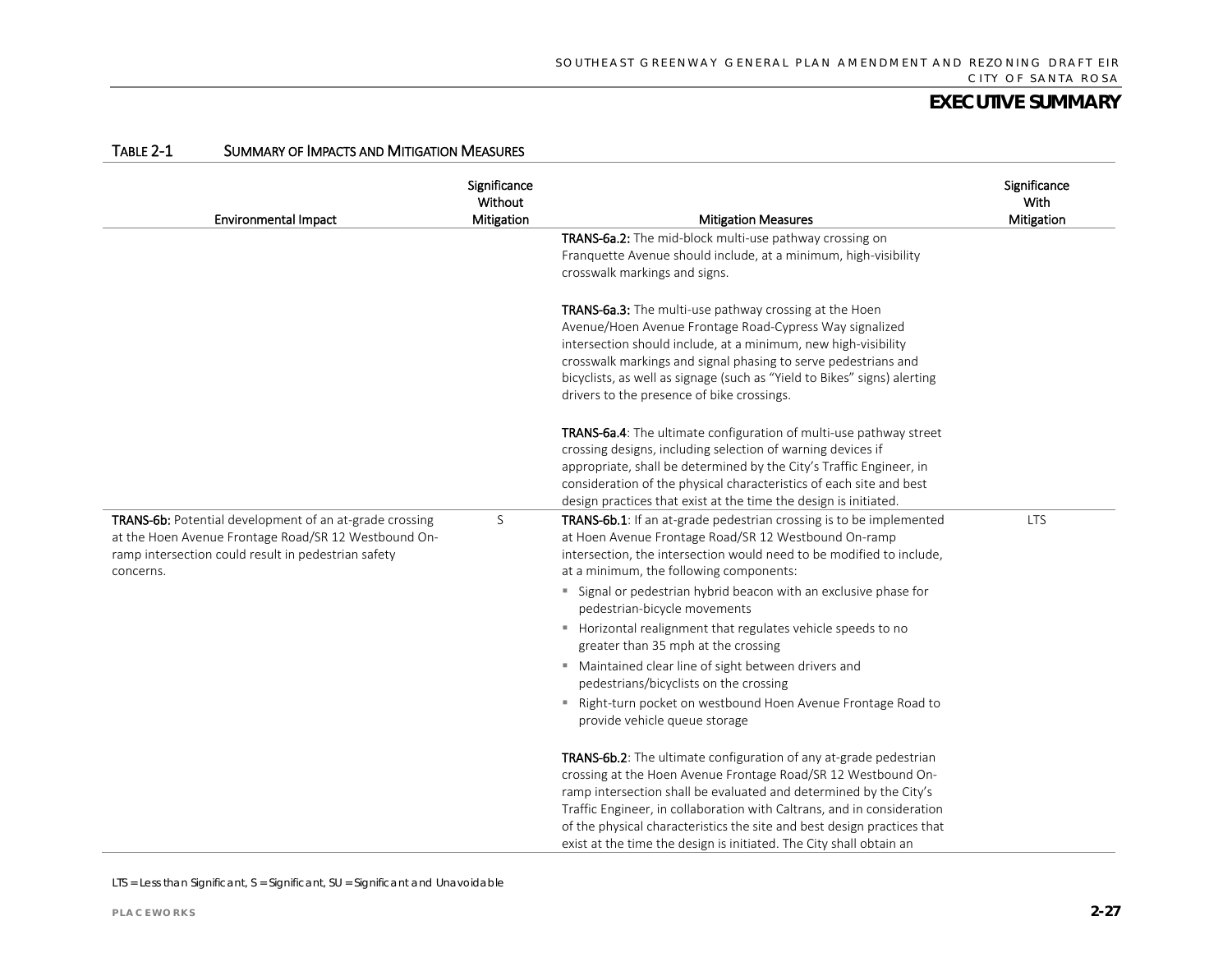#### TABLE 2-1 SUMMARY OF IMPACTS AND MITIGATION MEASURES

| <b>Environmental Impact</b>                                                                                                                                                                                                                                     | Significance<br>Without<br>Mitigation | <b>Mitigation Measures</b>                                                                                                                                                                                                                                                                                                                                                                                                                                                                                                                                                                                                                                                                                    | Significance<br>With<br>Mitigation |
|-----------------------------------------------------------------------------------------------------------------------------------------------------------------------------------------------------------------------------------------------------------------|---------------------------------------|---------------------------------------------------------------------------------------------------------------------------------------------------------------------------------------------------------------------------------------------------------------------------------------------------------------------------------------------------------------------------------------------------------------------------------------------------------------------------------------------------------------------------------------------------------------------------------------------------------------------------------------------------------------------------------------------------------------|------------------------------------|
|                                                                                                                                                                                                                                                                 |                                       | encroachment permit and design approval from Caltrans prior to                                                                                                                                                                                                                                                                                                                                                                                                                                                                                                                                                                                                                                                |                                    |
|                                                                                                                                                                                                                                                                 |                                       | implementing the new pedestrian crossing.                                                                                                                                                                                                                                                                                                                                                                                                                                                                                                                                                                                                                                                                     |                                    |
| <b>TRANS-6c:</b> Construction activities associated with<br>development in the Southeast Greenway Area may<br>temporarily affect vehicular, pedestrian, and bicycle<br>circulation.                                                                             | S                                     | <b>TRANS-6c:</b> Prior to commencement of construction activities,<br>applicants seeking to construct projects within the Southeast<br>Greenway Area should submit a construction traffic control plan to<br>the City of Santa Rosa for review and approval. The proposed project<br>should identify the timing and routing of all major construction-<br>related traffic to avoid potential congestion and delays on the local<br>street network. Any temporary road or sidewalk closures should be<br>identified along with detour plans. If necessary, movement of major<br>construction equipment and materials should be limited to off-peak<br>hours to avoid conflicts with local traffic circulation. | <b>LTS</b>                         |
| UTILITIES AND SERVICE SYSTEMS                                                                                                                                                                                                                                   |                                       |                                                                                                                                                                                                                                                                                                                                                                                                                                                                                                                                                                                                                                                                                                               |                                    |
| UTIL-1: Implementation of the proposed project would<br>have sufficient water supplies available to serve the<br>proposed project from existing entitlements and<br>resources, and would not require new or expanded<br>entitlements.                           | <b>LTS</b>                            | N/A                                                                                                                                                                                                                                                                                                                                                                                                                                                                                                                                                                                                                                                                                                           | N/A                                |
| UTIL-2: Implementation of the proposed project would<br>not require or result in the construction of new water<br>facilities or expansion of existing facilities, the<br>construction of which would cause significant<br>environmental effects.                | <b>LTS</b>                            | N/A                                                                                                                                                                                                                                                                                                                                                                                                                                                                                                                                                                                                                                                                                                           | N/A                                |
| UTIL-3: Implementation of the proposed project, in<br>combination with past, present, and reasonably<br>foreseeable projects, would result in less-than-significant<br>cumulative impacts with respect to water service.                                        | <b>LTS</b>                            | N/A                                                                                                                                                                                                                                                                                                                                                                                                                                                                                                                                                                                                                                                                                                           | N/A                                |
| UTIL-4: Implementation of the proposed project would<br>not exceed wastewater treatment requirements of the<br>North Coast Regional Water Quality Control Board.                                                                                                | <b>LTS</b>                            | N/A                                                                                                                                                                                                                                                                                                                                                                                                                                                                                                                                                                                                                                                                                                           | N/A                                |
| UTIL-5: Implementation of the proposed project would<br>not require or result in the construction of new<br>wastewater treatment facilities or expansion of existing<br>facilities, the construction of which would cause<br>significant environmental effects. | <b>LTS</b>                            | N/A                                                                                                                                                                                                                                                                                                                                                                                                                                                                                                                                                                                                                                                                                                           | N/A                                |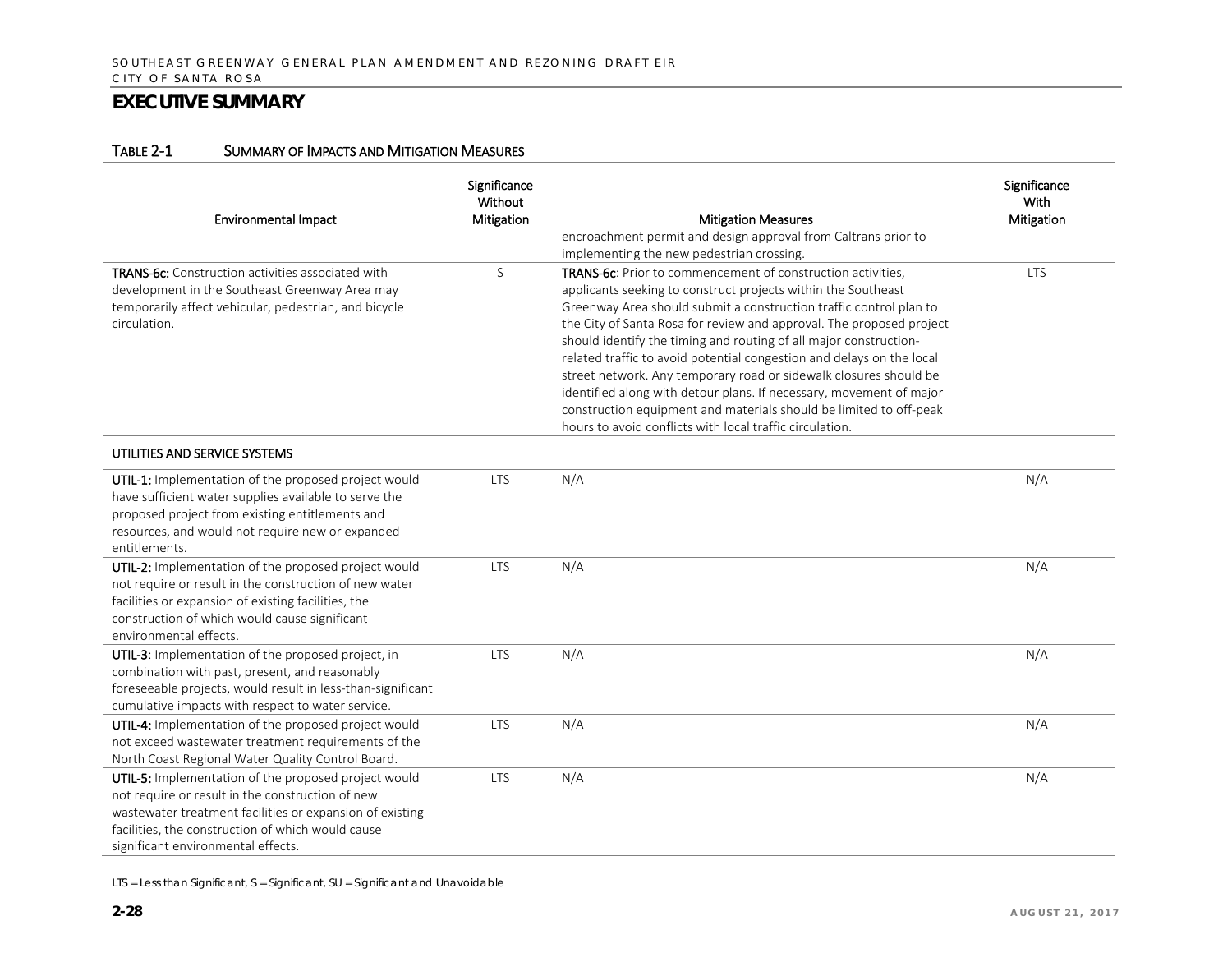#### TABLE 2-1 SUMMARY OF IMPACTS AND MITIGATION MEASURES

| <b>Environmental Impact</b>                                 | Significance<br>Without<br>Mitigation |     | <b>Mitigation Measures</b> | Significance<br>With<br><b>Mitigation</b> |
|-------------------------------------------------------------|---------------------------------------|-----|----------------------------|-------------------------------------------|
| UTIL-6: Implementation of the proposed project would        | <b>LTS</b>                            | N/A |                            | N/A                                       |
| not result in the determination by the wastewater           |                                       |     |                            |                                           |
| treatment provider, which serves or may serve the           |                                       |     |                            |                                           |
| project that it does not have adequate capacity to serve    |                                       |     |                            |                                           |
| the project's projected demand in addition to the           |                                       |     |                            |                                           |
| provider's existing commitments.                            |                                       |     |                            |                                           |
| UTIL-7: Implementation of the proposed project, in          | <b>LTS</b>                            | N/A |                            | N/A                                       |
| combination with past, present, and reasonably              |                                       |     |                            |                                           |
| foreseeable projects would result in less-than-significant  |                                       |     |                            |                                           |
| cumulative impacts with respect to wastewater service.      |                                       |     |                            |                                           |
| UTIL-8: Implementation of the proposed project would be     | <b>LTS</b>                            | N/A |                            | N/A                                       |
| served by a landfill with sufficient permitted capacity to  |                                       |     |                            |                                           |
| accommodate the project's solid waste disposal needs.       |                                       |     |                            |                                           |
| UTIL-9: Implementation of the proposed project would        | <b>LTS</b>                            | N/A |                            | N/A                                       |
| comply with federal, State, and local statutes and          |                                       |     |                            |                                           |
| regulations related to solid waste.                         |                                       |     |                            |                                           |
| UTIL-10: Implementation of the proposed project, in         | <b>LTS</b>                            | N/A |                            | N/A                                       |
| combination with past, present, and reasonably              |                                       |     |                            |                                           |
| foreseeable development, would result in less-than-         |                                       |     |                            |                                           |
| significant impacts with respect to solid waste.            |                                       |     |                            |                                           |
| UTIL-11: Implementation of the proposed project would       | <b>LTS</b>                            | N/A |                            | N/A                                       |
| not result in a substantial increase in natural gas and     |                                       |     |                            |                                           |
| electrical service demands, and would not require new       |                                       |     |                            |                                           |
| energy supply facilities and transmission infrastructure or |                                       |     |                            |                                           |
| capacity enhancing alterations to existing facilities.      |                                       |     |                            |                                           |
| UTIL-12: Implementation of the proposed project, in         | <b>LTS</b>                            | N/A |                            | N/A                                       |
| combination with past, present, and reasonably              |                                       |     |                            |                                           |
| foreseeable development, would result in less-than-         |                                       |     |                            |                                           |
| significant impacts with respect to energy conservation.    |                                       |     |                            |                                           |